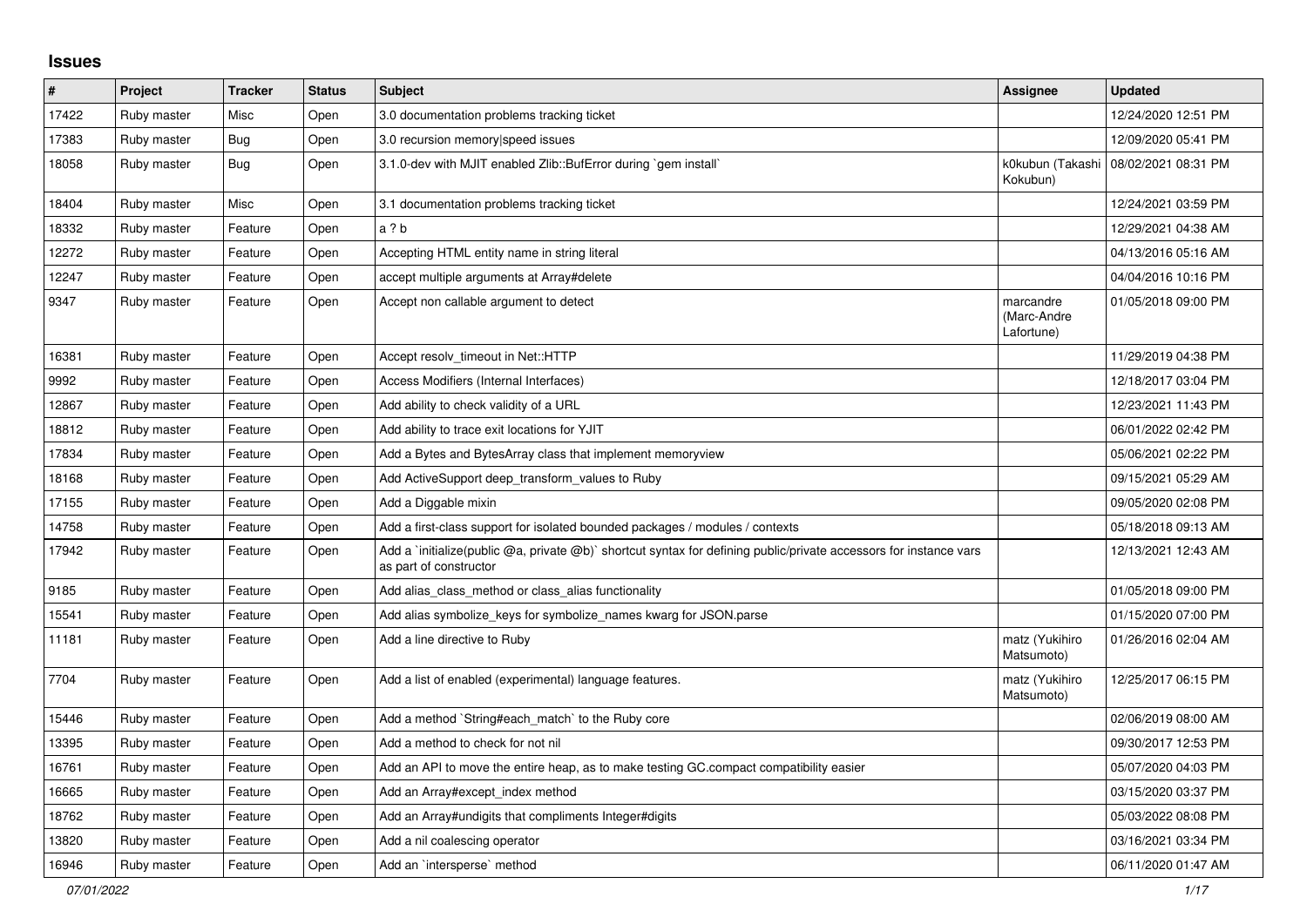| $\vert$ # | Project     | <b>Tracker</b> | <b>Status</b> | <b>Subject</b>                                                                       | <b>Assignee</b>              | <b>Updated</b>      |
|-----------|-------------|----------------|---------------|--------------------------------------------------------------------------------------|------------------------------|---------------------|
| 18275     | Ruby master | Feature        | Open          | Add an option to define_method to not capture the surrounding environment            | ko1 (Koichi<br>Sasada)       | 12/03/2021 02:34 PM |
| 16913     | Ruby master | Feature        | Open          | Add `ARGF#each_io`                                                                   |                              | 05/25/2020 11:33 PM |
| 8626      | Ruby master | Feature        | Open          | Add a Set coercion method to the standard lib: Set(possible set)                     |                              | 12/23/2021 11:43 PM |
| 18004     | Ruby master | Feature        | Open          | Add Async to the stdlib                                                              |                              | 11/26/2021 06:01 AM |
| 16244     | Ruby master | Feature        | Open          | Add a Time#before? and Time#after? method                                            |                              | 12/15/2019 12:59 AM |
| 18228     | Ruby master | Feature        | Open          | Add a `timeout` option to `IO.copy_stream`                                           |                              | 10/01/2021 05:10 AM |
| 18594     | Ruby master | Feature        | Open          | Add a #to_h method on URI::Generic                                                   |                              | 03/31/2022 01:18 PM |
| 12455     | Ruby master | Feature        | Open          | Add a way for class String to determine whether it has only numbers / digits or not  |                              | 07/20/2016 03:13 AM |
| 16018     | Ruby master | Feature        | Open          | Add a way to deprecate methods                                                       |                              | 09/02/2019 06:24 AM |
| 15222     | Ruby master | Feature        | Open          | Add a way to distinguish between Struct classes with and without keyword initializer |                              | 10/11/2018 01:16 PM |
| 12244     | Ruby master | Feature        | Open          | Add a way to `integer - integer % num`                                               | matz (Yukihiro<br>Matsumoto) | 05/17/2016 06:05 AM |
| 16150     | Ruby master | Feature        | Open          | Add a way to request a frozen string from to_s                                       |                              | 06/03/2022 04:42 PM |
| 11148     | Ruby master | Feature        | Open          | Add a way to require files, but not raise an exception when the file isn't found     |                              | 05/13/2015 05:57 PM |
| 18593     | Ruby master | Feature        | Open          | Add back URI.escape                                                                  |                              | 02/18/2022 07:45 PM |
| 12802     | Ruby master | Feature        | Open          | Add BLAKE2 support to Digest                                                         |                              | 09/02/2019 05:58 AM |
| 16282     | Ruby master | Feature        | Open          | Add "call data" wrapper IMEMO object so inline cache can be updated                  |                              | 10/29/2019 12:13 AM |
| 11373     | Ruby master | Feature        | Open          | Add command line option to query valid values for --dump                             |                              | 07/27/2021 11:09 AM |
| 13263     | Ruby master | Feature        | Open          | Add companion integer nth-root method to recent Integer#isgrt                        |                              | 04/05/2017 12:49 AM |
| 15393     | Ruby master | Feature        | Open          | Add compilation flags to freeze Array and Hash literals                              |                              | 01/15/2019 12:15 AM |
| 17496     | Ruby master | Feature        | Open          | Add constant Math::TAU                                                               |                              | 01/13/2021 05:47 AM |
| 18146     | Ruby master | Feature        | Open          | Add `delete_prefix` and `delete_suffix` to `Pathname`                                |                              | 09/03/2021 04:59 AM |
| 14618     | Ruby master | Feature        | Open          | Add display width method to String for CLI                                           |                              | 03/21/2018 04:00 AM |
| 14768     | Ruby master | Misc           | Open          | Add documentation for    and &&                                                      |                              | 05/17/2018 09:45 AM |
| 15514     | Ruby master | Misc           | Open          | Add documentation for implicit array decomposition                                   |                              | 01/10/2019 04:43 PM |
| 15590     | Ruby master | Feature        | Open          | Add dups to Array to find duplicates                                                 |                              | 02/08/2019 10:00 AM |
| 11577     | Ruby master | Feature        | Open          | Add encodeURIComponent compatible API for URI                                        |                              | 10/09/2015 01:40 PM |
| 14077     | Ruby master | Feature        | Open          | Add Encoding::FILESYSTEM and Encoding::LOCALE constants                              |                              | 11/03/2017 09:31 PM |
| 14399     | Ruby master | Feature        | Open          | Add Enumerable#product                                                               |                              | 08/11/2019 09:34 PM |
| 14593     | Ruby master | Feature        | Open          | Add `Enumerator#concat`                                                              |                              | 03/08/2018 09:15 PM |
| 16833     | Ruby master | Feature        | Open          | Add Enumerator#empty?                                                                |                              | 05/06/2020 07:55 PM |
| 18438     | Ruby master | Feature        | Open          | Add `Exception#additional_message` to show additional error information              |                              | 02/07/2022 02:55 AM |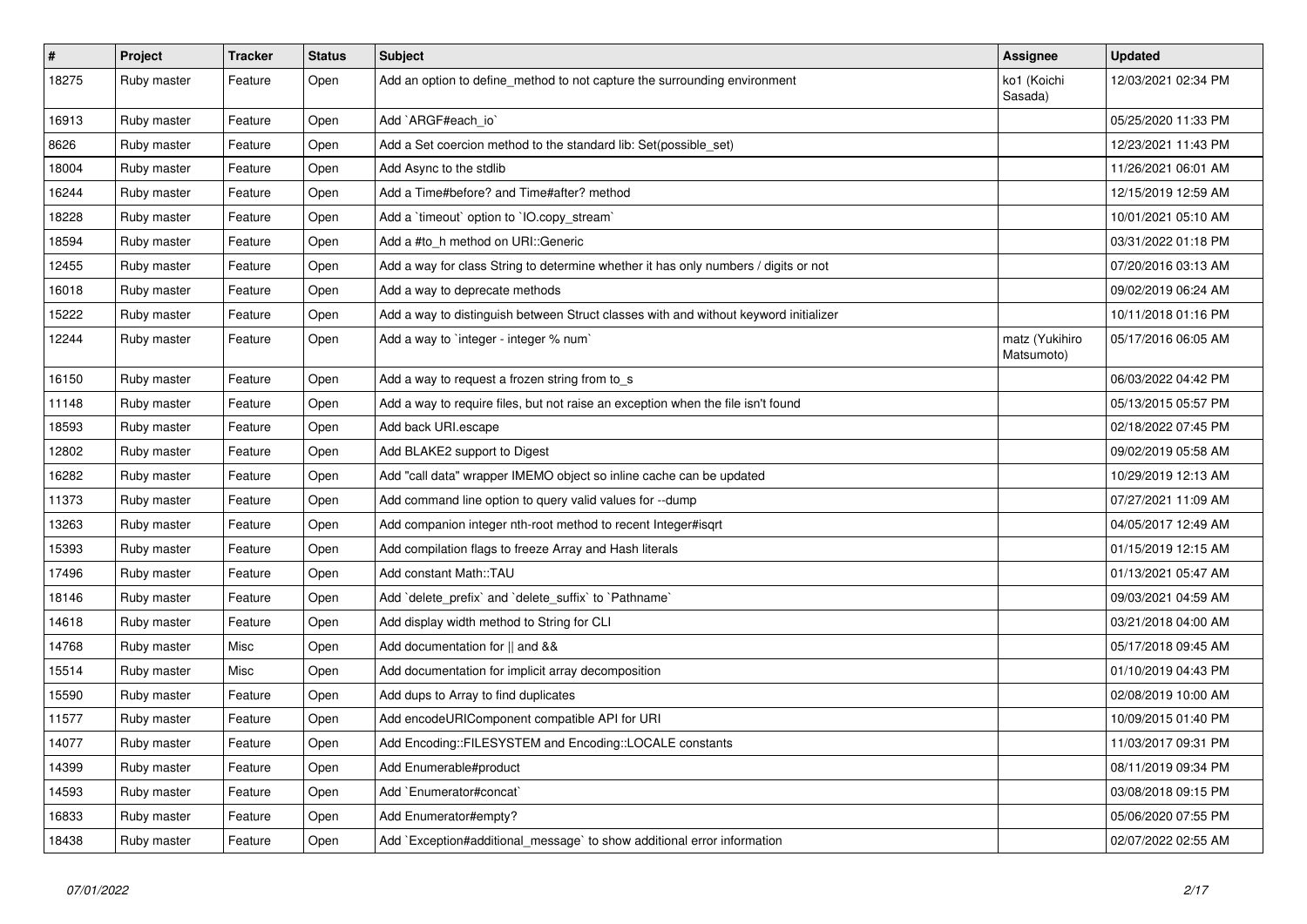| #     | Project     | <b>Tracker</b> | <b>Status</b> | <b>Subject</b>                                                                                                                         | <b>Assignee</b>                      | <b>Updated</b>      |
|-------|-------------|----------------|---------------|----------------------------------------------------------------------------------------------------------------------------------------|--------------------------------------|---------------------|
| 18564 | Ruby master | Feature        | Open          | Add Exception#detailed_message                                                                                                         | mame (Yusuke<br>Endoh)               | 02/01/2022 08:06 PM |
| 13696 | Ruby master | Feature        | Open          | Add exchange and noreplace options to File.rename                                                                                      | Glass_saga<br>(Masaki<br>Matsushita) | 12/01/2017 04:34 PM |
| 14092 | Ruby master | Feature        | Open          | Add extension key argument to Tempfile                                                                                                 |                                      | 11/08/2017 06:47 PM |
| 18248 | Ruby master | Misc           | Open          | Add Feature Triaging Guide                                                                                                             |                                      | 10/12/2021 03:21 PM |
| 13893 | Ruby master | Feature        | Open          | Add Fiber#[] and Fiber#[]= and restore Thread#[] and Thread#[]= to their original behavior                                             |                                      | 08/14/2020 01:48 AM |
| 11583 | Ruby master | Feature        | Open          | Add File#unlink                                                                                                                        |                                      | 10/12/2015 05:40 AM |
| 17165 | Ruby master | Feature        | Open          | Add `filter` and `flatten` keywords to `Enumerable#map`                                                                                |                                      | 09/13/2020 09:41 AM |
| 16929 | Ruby master | Feature        | Open          | Add GC.start(compact: true)                                                                                                            |                                      | 06/01/2020 03:42 PM |
| 13924 | Ruby master | Feature        | Open          | Add headings/hints to RubyVM::InstructionSequence#disasm                                                                               |                                      | 09/20/2017 01:40 PM |
| 9556  | Ruby master | Feature        | Open          | Add HTTP#get block functionality to HTTP.get                                                                                           |                                      | 02/23/2014 05:53 AM |
| 15202 | Ruby master | Misc           | Open          | Adding Coverity Scan to CI to see the result casually                                                                                  |                                      | 10/25/2018 10:50 AM |
| 14404 | Ruby master | Feature        | Open          | Adding writev support to IO#write_nonblock                                                                                             |                                      | 01/29/2018 12:29 AM |
| 10489 | Ruby master | Feature        | Open          | Add inherit method for clearer and multiple inheritance                                                                                | matz (Yukihiro<br>Matsumoto)         | 12/10/2020 08:53 AM |
| 18835 | Ruby master | Feature        | Open          | Add InstructionSequence#type method                                                                                                    |                                      | 06/16/2022 10:30 PM |
| 17830 | Ruby master | Feature        | Open          | Add Integer#previous and Integer#prev                                                                                                  | matz (Yukihiro<br>Matsumoto)         | 04/27/2021 11:35 PM |
| 16245 | Ruby master | Feature        | Open          | Add interfaces to count and measure size all IMEMO objects                                                                             |                                      | 10/17/2019 09:16 PM |
| 16757 | Ruby master | Feature        | Open          | Add intersection to Range                                                                                                              |                                      | 01/22/2022 07:26 AM |
| 17833 | Ruby master | Feature        | Open          | add IO.readinto(b) where b is a bytes like object that is you can get a memoryview from                                                |                                      | 06/30/2021 02:36 PM |
| 17326 | Ruby master | Feature        | Open          | Add Kernel#must! to the standard library                                                                                               |                                      | 06/22/2022 04:10 PM |
| 11597 | Ruby master | Feature        | Open          | Add Linux-specific setfsuid(2)/setfsgid(2)                                                                                             |                                      | 10/15/2015 10:08 PM |
| 16231 | Ruby master | Feature        | Open          | Add #location to Net::HTTPResponse                                                                                                     |                                      | 10/06/2019 11:14 PM |
| 14122 | Ruby master | Feature        | Open          | Add LogicError                                                                                                                         |                                      | 06/17/2019 11:47 PM |
| 18179 | Ruby master | Feature        | Open          | Add Math methods to Numeric                                                                                                            |                                      | 03/24/2022 02:54 PM |
| 16899 | Ruby master | Feature        | Open          | Add method `Array#both_end`                                                                                                            |                                      | 05/18/2020 01:44 AM |
| 7876  | Ruby master | Feature        | Open          | Add method for accessing Class from within Singleton Class                                                                             | matz (Yukihiro<br>Matsumoto)         | 12/25/2017 06:15 PM |
| 8994  | Ruby master | Feature        | Open          | add methods for Float to get if an NaN is quiet or not, also add class methods for Float to "generate" an quiet<br>NaN and an loud NaN |                                      | 10/21/2019 10:38 PM |
| 15571 | Ruby master | Feature        | Open          | Add methods: iroot, root, and roots                                                                                                    |                                      | 01/30/2019 06:17 PM |
| 14771 | Ruby master | Feature        | Open          | Add method to create DNS resource from data string                                                                                     |                                      | 05/17/2018 10:43 PM |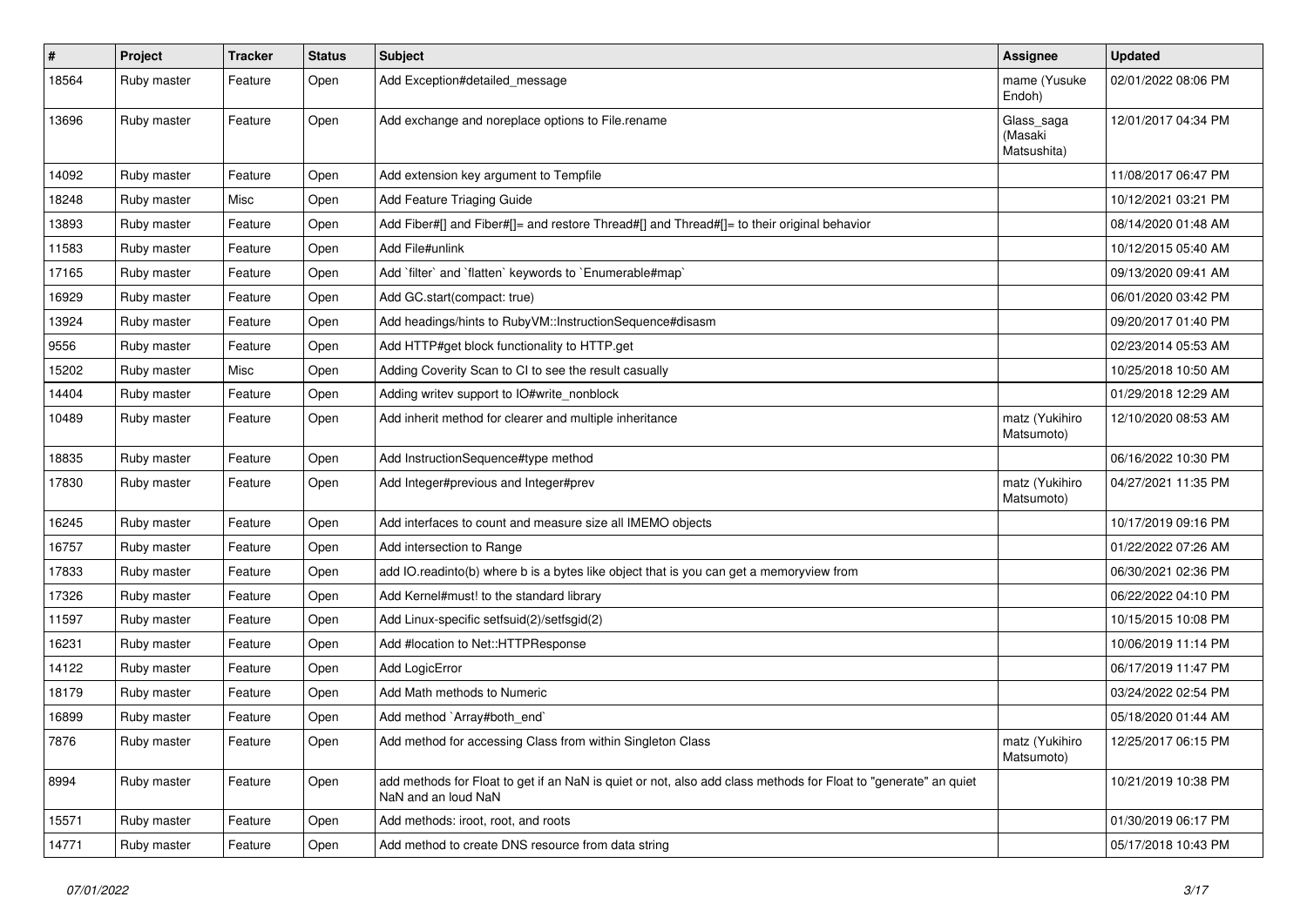| $\sharp$ | Project     | <b>Tracker</b> | <b>Status</b> | <b>Subject</b>                                          | <b>Assignee</b>                        | <b>Updated</b>      |
|----------|-------------|----------------|---------------|---------------------------------------------------------|----------------------------------------|---------------------|
| 9779     | Ruby master | Feature        | Open          | Add Module#descendents                                  |                                        | 01/05/2018 09:00 PM |
| 17753    | Ruby master | Feature        | Open          | Add Module#namespace                                    |                                        | 07/01/2022 04:13 PM |
| 8275     | Ruby master | Feature        | Open          | Add Module#public_const_get                             |                                        | 12/23/2021 11:43 PM |
| 18418    | Ruby master | Feature        | Open          | Add Net::HTTP#security_level=                           |                                        | 12/19/2021 11:58 AM |
| 18675    | Ruby master | Feature        | Open          | Add new exception class for resolv timeouts             |                                        | 04/01/2022 11:22 PM |
| 17406    | Ruby master | Feature        | Open          | Add `NoMatchingPatternError#depth`                      |                                        | 12/19/2020 03:18 PM |
| 18809    | Ruby master | Feature        | Open          | Add Numeric#ceildiv                                     |                                        | 06/21/2022 06:21 PM |
| 9585     | Ruby master | Feature        | Open          | Add Object#in? to make ruby easier to read              |                                        | 03/15/2014 04:49 PM |
| 8751     | Ruby master | Feature        | Open          | Add offsets to method#source_location                   |                                        | 12/23/2021 11:43 PM |
| 7654     | Ruby master | Feature        | Open          | Add optional code block to IO::readlines                | matz (Yukihiro<br>Matsumoto)           | 12/25/2017 06:15 PM |
| 15815    | Ruby master | Feature        | Open          | Add option to raise NoMethodError for OpenStruct        | marcandre<br>(Marc-Andre<br>Lafortune) | 09/28/2020 02:11 AM |
| 13765    | Ruby master | Feature        | Open          | Add Proc#bind                                           |                                        | 07/26/2017 01:31 PM |
| 18774    | Ruby master | Feature        | Open          | Add Queue#pop(timeout:)                                 |                                        | 05/20/2022 12:27 AM |
| 18131    | Ruby master | <b>Bug</b>     | Open          | addr2line.c: Some inlined functions mistakenly shown    |                                        | 08/24/2021 07:59 PM |
| 13933    | Ruby master | Feature        | Open          | Add Range#empty?                                        |                                        | 10/25/2017 09:19 AM |
| 11917    | Ruby master | Feature        | Open          | Add Range#length as an alias for size                   |                                        | 01/30/2016 07:01 AM |
| 14777    | Ruby master | Feature        | Open          | Add Range#offset?                                       |                                        | 05/19/2018 03:50 PM |
| 18515    | Ruby master | Feature        | Open          | Add Range#reverse_each implementation for performance   |                                        | 01/31/2022 02:23 AM |
| 7883     | Ruby master | Feature        | Open          | Add Regex#to_proc                                       | matz (Yukihiro<br>Matsumoto)           | 12/25/2017 06:15 PM |
| 15217    | Ruby master | Feature        | Open          | Add Resolv.current_resolver                             |                                        | 10/08/2018 11:18 PM |
| 11312    | Ruby master | Feature        | Open          | Add Resolv::DNS::Resource::IN::SPF                      | akr (Akira<br>Tanaka)                  | 07/01/2015 03:26 AM |
| 17134    | Ruby master | Feature        | Open          | Add resolv timeout to TCPSocket                         |                                        | 12/10/2020 09:09 AM |
| 13639    | Ruby master | Feature        | Open          | Add "RTMIN" and "RTMAX" to Signal.list                  |                                        | 08/31/2017 09:06 AM |
| 14833    | Ruby master | Feature        | Open          | Add RubyVM::AST::Node#pretty_print                      |                                        | 06/07/2018 02:56 PM |
| 17375    | Ruby master | Feature        | Open          | Add scheduler callbacks for transferring fibers         |                                        | 12/07/2020 11:31 PM |
| 17208    | Ruby master | Feature        | Open          | Add `Set#compact` and `Set#compact!` methods            |                                        | 11/05/2020 10:44 AM |
| 17325    | Ruby master | Feature        | Open          | Adds Fiber#cancel, which forces a Fiber to break/return |                                        | 11/19/2020 12:34 AM |
| 14114    | Ruby master | Feature        | Open          | Add #step for Array, Enumerable, Enumerator             |                                        | 06/24/2019 05:00 PM |
| 14033    | Ruby master | Feature        | Open          | Add String#append                                       |                                        | 08/08/2018 03:01 AM |
| 14919    | Ruby master | Feature        | Open          | Add String#byteinsert                                   |                                        | 07/18/2018 01:29 PM |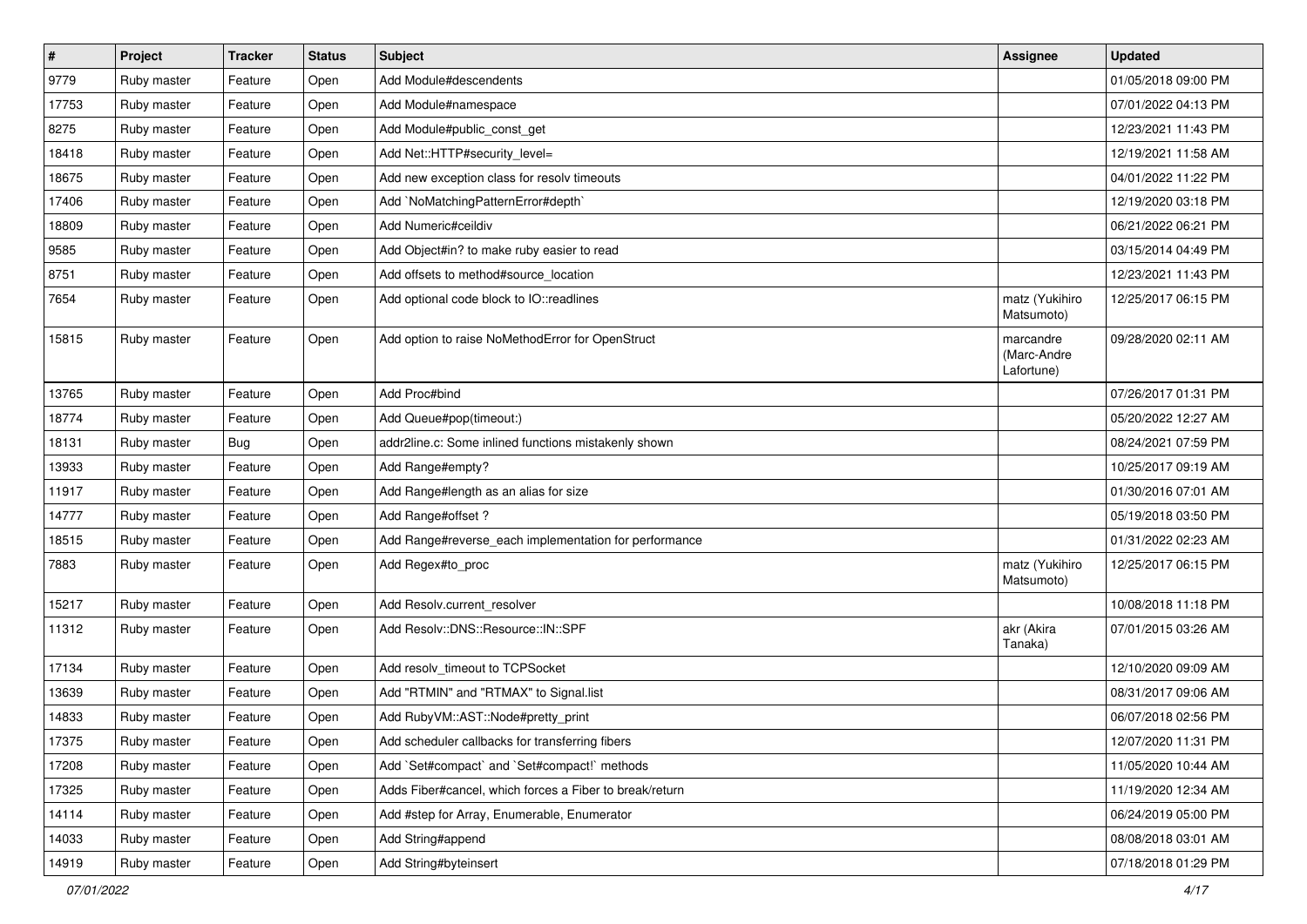| $\vert$ # | Project     | <b>Tracker</b> | <b>Status</b> | Subject                                                                                           | <b>Assignee</b>              | <b>Updated</b>      |
|-----------|-------------|----------------|---------------|---------------------------------------------------------------------------------------------------|------------------------------|---------------------|
| 13626     | Ruby master | Feature        | Open          | Add String#byteslice!                                                                             |                              | 07/03/2018 11:07 PM |
| 9043      | Ruby master | Feature        | Open          | Add String#f method as shortcut for #freeze                                                       | matz (Yukihiro<br>Matsumoto) | 01/05/2018 09:00 PM |
| 10574     | Ruby master | Feature        | Open          | Add String#Ichomp and String.Ichomp!                                                              | matz (Yukihiro<br>Matsumoto) | 12/15/2014 04:34 PM |
| 10869     | Ruby master | Feature        | Open          | Add support for option to pre-compile Ruby files                                                  |                              | 02/23/2015 11:08 AM |
| 15560     | Ruby master | Feature        | Open          | Add support for read/write offsets.                                                               |                              | 01/26/2019 11:03 AM |
| 12115     | Ruby master | Feature        | Open          | Add Symbol#call to allow to_proc shorthand with arguments                                         |                              | 11/16/2018 09:49 AM |
| 5478      | Ruby master | Feature        | Open          | Add syntax to import Set into core                                                                |                              | 09/02/2020 12:24 PM |
| 16425     | Ruby master | Feature        | Open          | Add Thread#dig                                                                                    |                              | 12/17/2019 12:15 AM |
| 8640      | Ruby master | Feature        | Open          | Add Time#elapsed to return nanoseconds since creation                                             |                              | 12/23/2021 11:43 PM |
| 10829     | Ruby master | Feature        | Open          | Add to_proc method to the Array class                                                             |                              | 12/23/2021 11:43 PM |
| 16137     | Ruby master | Feature        | Open          | Add $==$ to UnboundMethod                                                                         |                              | 09/07/2019 11:05 AM |
| 8967      | Ruby master | Feature        | Open          | add uninclude and unextend method                                                                 |                              | 09/30/2013 02:18 PM |
| 9887      | Ruby master | Feature        | Open          | Add uninclude please                                                                              |                              | 05/31/2014 01:33 PM |
| 9929      | Ruby master | Feature        | Open          | add with_default method to Hash                                                                   |                              | 06/11/2014 12:08 AM |
| 15456     | Ruby master | Feature        | Open          | Adopt some kind of consistent versioning mechanism                                                |                              | 02/07/2019 06:26 PM |
| 11660     | Ruby master | Feature        | Open          | a falsy value (similar to js undefined) that facilitates forwarding of default arguments          |                              | 11/05/2019 07:33 PM |
| 15036     | Ruby master | Feature        | Open          | after upgrade when run apt upgrade metasploit                                                     |                              | 12/23/2021 11:43 PM |
| 15804     | Ruby master | Feature        | Open          | A generic method to resolve the indexing on a sequence                                            |                              | 04/28/2019 12:54 PM |
| 11514     | Ruby master | Bug            | Open          | AIX6.1 - Ruby 2.2.3 - Segmentation fault in :byteslice                                            |                              | 09/18/2015 07:39 AM |
| 7614      | Ruby master | Feature        | Open          | alias_accessor                                                                                    | matz (Yukihiro<br>Matsumoto) | 12/25/2017 06:15 PM |
| 16781     | Ruby master | Feature        | Open          | alias :fold :reduce                                                                               |                              | 05/16/2020 08:28 AM |
| 12145     | Ruby master | Feature        | Open          | Aliashood between 'size' and 'length' is not consistent                                           |                              | 06/27/2019 10:02 PM |
| 17773     | Ruby master | Feature        | Open          | Alias `Numeric#zero?` and `Float#zero?` as `Numeric#empty?` and `Float#empty?`                    |                              | 04/02/2021 03:39 PM |
| 9784      | Ruby master | Feature        | Open          | Alias URI#merge to URI#join                                                                       |                              | 04/29/2014 05:42 AM |
| 17356     | Ruby master | Feature        | Open          | Alignment of memory allocated through Fiddle struct's malloc                                      |                              | 12/02/2020 11:06 AM |
| 18559     | Ruby master | Feature        | Open          | Allocation tracing: Objects created by the parser are attributed to Kernel.require                |                              | 06/28/2022 12:21 PM |
| 17279     | Ruby master | Feature        | Open          | Allow a negative step in Range#step with a block                                                  | matz (Yukihiro<br>Matsumoto) | 10/22/2020 02:23 AM |
| 13890     | Ruby master | Feature        | Open          | Allow a regexp as an argument to 'count', to count more interesting things than single characters |                              | 12/30/2017 04:37 AM |
| 14463     | Ruby master | Feature        | Open          | Allow comments to precede dots in member expressions                                              |                              | 12/23/2021 11:43 PM |
| 12968     | Ruby master | Feature        | Open          | Allow default value via block for Integer(), Float() and Rational()                               |                              | 06/28/2017 05:53 PM |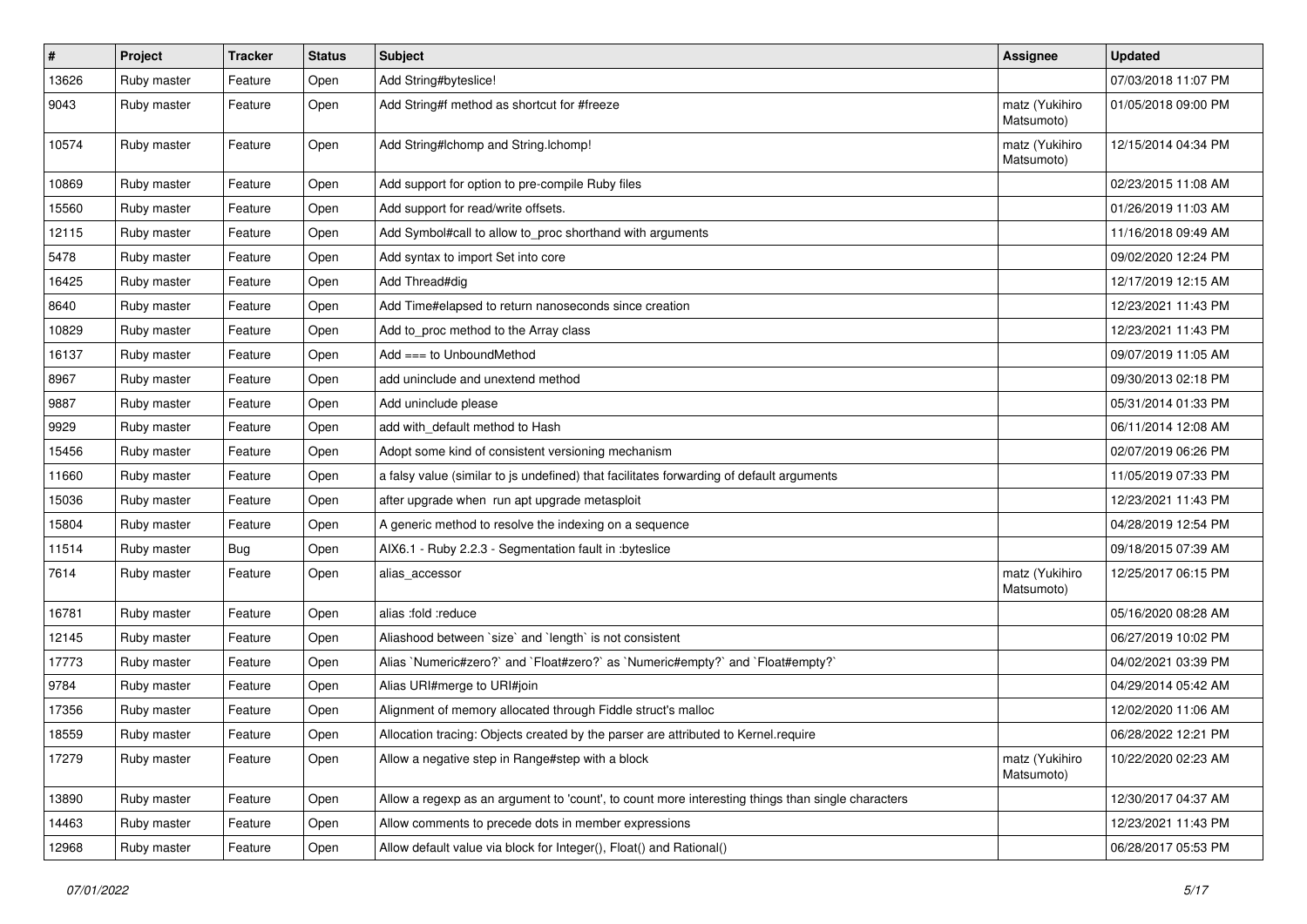| $\vert$ # | Project     | <b>Tracker</b> | <b>Status</b> | <b>Subject</b>                                                                                                          | <b>Assignee</b>              | <b>Updated</b>      |
|-----------|-------------|----------------|---------------|-------------------------------------------------------------------------------------------------------------------------|------------------------------|---------------------|
| 16739     | Ruby master | Feature        | Open          | Allow Hash#keys and Hash#values to accept a block for filtering output                                                  |                              | 07/10/2020 04:09 PM |
| 10404     | Ruby master | Feature        | Open          | Allow individual finalizers to be removed with ObjectSpace.undefine_finalizer                                           | matz (Yukihiro<br>Matsumoto) | 10/20/2014 08:14 AM |
| 12023     | Ruby master | Feature        | Open          | Allow ivars to be used as method arguments                                                                              |                              | 01/27/2016 09:58 AM |
| 15419     | Ruby master | Feature        | Open          | Allow Kernel#tap to be invoked with arguments like Kernel#send                                                          |                              | 12/23/2021 11:43 PM |
| 18690     | Ruby master | Feature        | Open          | Allow `Kernel#then` to take arguments                                                                                   |                              | 05/10/2022 06:16 PM |
| 10528     | Ruby master | Feature        | Open          | Allow line breaks instead of commas in arrays, hashes, argument lists, etc.                                             |                              | 12/23/2021 11:43 PM |
| 12057     | Ruby master | Feature        | Open          | Allow methods with `yield` to be called without a block                                                                 |                              | 12/23/2021 11:43 PM |
| 16037     | Ruby master | Feature        | Open          | Allow multiple single/double-splatted variables in `in` pattern matching and introduce non-greedy-splatted<br>variables |                              | 08/04/2019 04:47 AM |
| 18617     | Ruby master | Feature        | Open          | Allow multiples keys in Hash#[] acting like Hash#dig                                                                    |                              | 03/10/2022 01:36 PM |
| 17785     | Ruby master | Feature        | Open          | Allow named parameters to be keywords                                                                                   | matz (Yukihiro<br>Matsumoto) | 12/17/2021 06:10 PM |
| 8046      | Ruby master | Feature        | Open          | allow Object#extend to take a block                                                                                     |                              | 12/25/2017 06:15 PM |
| 12969     | Ruby master | Feature        | Open          | Allow optional parameter in String#strip and related                                                                    |                              | 01/20/2017 08:19 AM |
| 16667     | Ruby master | Feature        | Open          | Allow parameters to Symbol#to_proc and Method#to_proc                                                                   |                              | 03/03/2020 03:40 PM |
| 16336     | Ruby master | Feature        | Open          | Allow private constants to be accessed with absolute references                                                         |                              | 11/14/2019 06:21 PM |
| 10863     | Ruby master | Feature        | Open          | allow protected class methods to be callable from instance methods                                                      |                              | 04/01/2015 06:11 PM |
| 15991     | Ruby master | Feature        | Open          | Allow questionmarks in variable names                                                                                   | matz (Yukihiro<br>Matsumoto) | 07/30/2019 03:57 AM |
| 8291      | Ruby master | Feature        | Open          | Allow retrieving the root Fiber of a Thread                                                                             |                              | 12/23/2021 11:43 PM |
| 8921      | Ruby master | Feature        | Open          | Allow select, reject, etc to accept a regex                                                                             |                              | 04/04/2020 05:57 AM |
| 15927     | Ruby master | Feature        | Open          | Allow string keys to be used for String#% and sprintf methods                                                           |                              | 06/17/2019 07:13 AM |
| 11390     | Ruby master | Feature        | Open          | Allow symbols starting with numbers                                                                                     | matz (Yukihiro<br>Matsumoto) | 08/14/2015 05:23 AM |
| 9095      | Ruby master | Feature        | Open          | Allow `Symbol#to_proc` to take arguments                                                                                |                              | 11/10/2013 04:25 AM |
| 18603     | Ruby master | Feature        | Open          | Allow syntax like obj.method(arg)=value                                                                                 |                              | 02/27/2022 05:04 PM |
| 18683     | Ruby master | Feature        | Open          | Allow to create hashes with a specific capacity.                                                                        |                              | 04/22/2022 02:34 PM |
| 16688     | Ruby master | Feature        | Open          | Allow #to_path object as argument to system()                                                                           |                              | 04/13/2020 05:37 PM |
| 16296     | Ruby master | Feature        | Open          | Alternative behavior for $\ldots$ in method body if $\ldots$ is not in method definition                                |                              | 11/10/2019 10:20 AM |
| 14278     | Ruby master | Feature        | Open          | Ambiguous Exception for OpenSSL::HMAC.digest                                                                            |                              | 06/20/2019 11:36 PM |
| 7250      | Ruby master | Feature        | Open          | A mechanism to include at once both instance-level and class-level methods from a module                                |                              | 12/25/2017 06:15 PM |
| 17718     | Ruby master | Feature        | Open          | a method paramaters object that can be pattern matched against                                                          |                              | 03/24/2021 01:29 PM |
| 8827      | Ruby master | Feature        | Open          | A method that flips the receiver and the first argument                                                                 |                              | 08/29/2013 05:59 AM |
| 10183     | Ruby master | Feature        | Open          | An alternative name for method `class`                                                                                  |                              | 10/31/2017 11:42 AM |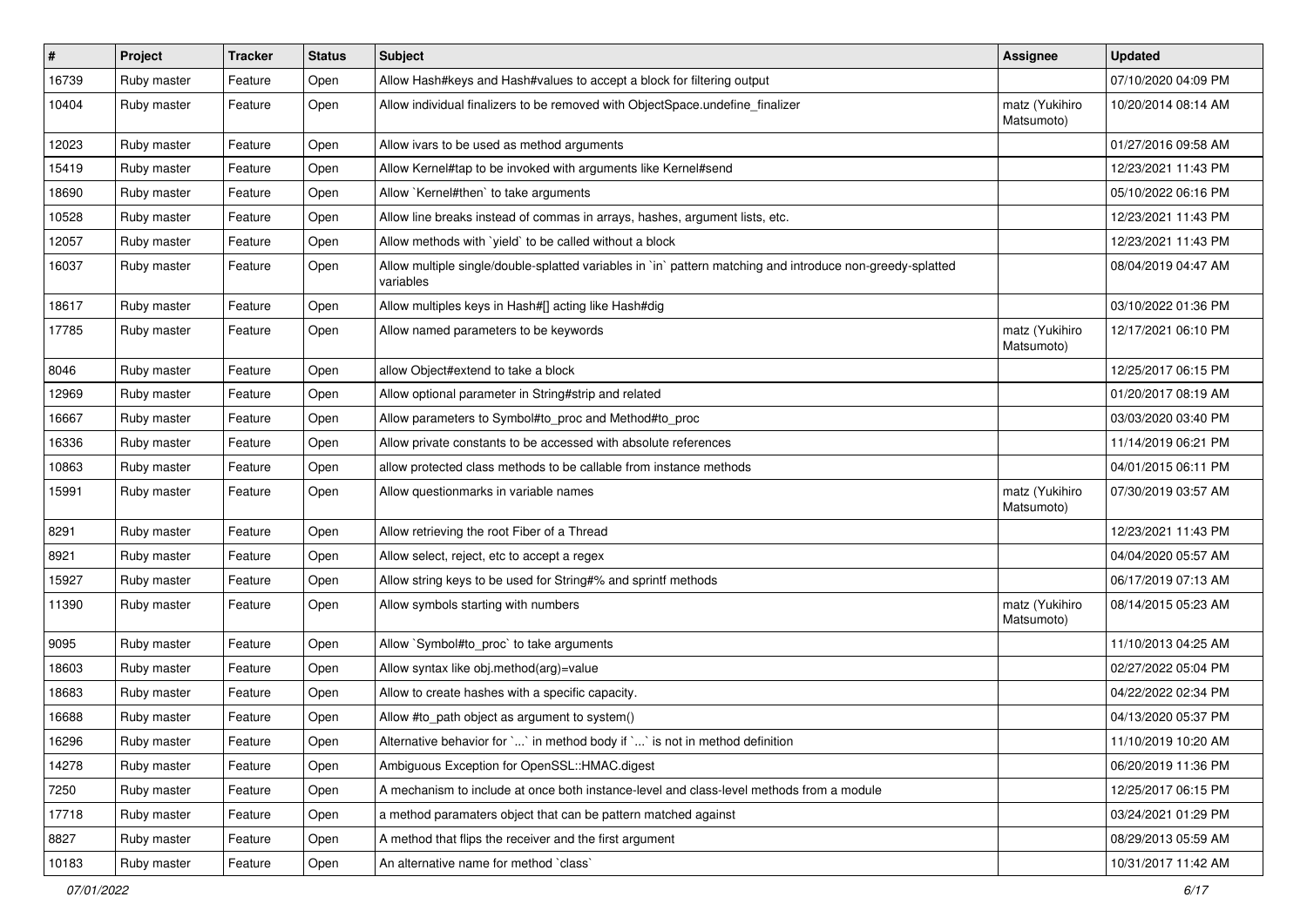| #     | Project     | <b>Tracker</b> | <b>Status</b> | Subject                                                                                                                                                                                    | Assignee                     | <b>Updated</b>      |
|-------|-------------|----------------|---------------|--------------------------------------------------------------------------------------------------------------------------------------------------------------------------------------------|------------------------------|---------------------|
| 12083 | Ruby master | Feature        | Open          | \$_ and \$~ by Binding#local_variable_{get,set}                                                                                                                                            |                              | 02/18/2016 04:35 AM |
| 15557 | Ruby master | Feature        | Open          | A new class that stores a condition and the previous receiver                                                                                                                              |                              | 01/27/2019 05:22 AM |
| 18137 | Ruby master | Feature        | Open          | A new method to check Proc is isolated or not                                                                                                                                              |                              | 10/27/2021 07:30 AM |
| 12901 | Ruby master | Feature        | Open          | Anonymous functions without scope lookup overhead                                                                                                                                          |                              | 01/01/2022 12:30 PM |
| 16986 | Ruby master | Feature        | Open          | Anonymous Struct literal                                                                                                                                                                   | matz (Yukihiro<br>Matsumoto) | 01/15/2022 04:57 PM |
| 12262 | Ruby master | Feature        | Open          | Anti-loop                                                                                                                                                                                  |                              | 04/09/2016 05:30 AM |
| 18396 | Ruby master | <b>Bug</b>     | Open          | An unexpected "hash value omission" syntax error when without parentheses call expr follows                                                                                                |                              | 03/29/2022 09:58 PM |
| 14967 | Ruby master | Feature        | Open          | Any type                                                                                                                                                                                   |                              | 08/11/2019 07:43 PM |
| 15627 | Ruby master | Feature        | Open          | Appearance of custom singleton classes                                                                                                                                                     |                              | 06/15/2020 10:37 PM |
| 10425 | Ruby master | Feature        | Open          | A predicate method to tell if a number is near another                                                                                                                                     |                              | 10/26/2014 01:47 AM |
| 10426 | Ruby master | Feature        | Open          | A predicate to express congruence                                                                                                                                                          |                              | 11/14/2014 02:11 AM |
| 13860 | Ruby master | Feature        | Open          | A proposal for a new, simpler class-method addition to Time - for the time being calling it Time.date() but<br>another name is fine; and the ability to omit '%' tokens as arguments to it |                              | 02/21/2018 12:57 PM |
| 12378 | Ruby master | Feature        | Open          | arbitrary size Random.new_seed                                                                                                                                                             |                              | 05/13/2016 04:44 PM |
| 17399 | Ruby master | Misc           | Open          | Are endless methods experimental?                                                                                                                                                          |                              | 12/22/2020 07:05 PM |
| 12992 | Ruby master | Feature        | Open          | ArgumentError if hostname is missing                                                                                                                                                       |                              | 07/27/2021 11:40 AM |
| 12482 | Ruby master | Feature        | Open          | ArgumentError.new(nil) should give a better description                                                                                                                                    |                              | 06/16/2016 04:18 AM |
| 14111 | Ruby master | Feature        | Open          | ArgumentError00000000000000000000000000                                                                                                                                                    |                              | 06/13/2019 05:41 AM |
| 18402 | Ruby master | Feature        | Open          | <b>Argument Labels</b>                                                                                                                                                                     |                              | 01/31/2022 06:14 PM |
| 8449  | Ruby master | Feature        | Open          | Array#ary_plus always returns an array                                                                                                                                                     | nobu (Nobuyoshi<br>Nakada)   | 06/02/2013 04:23 PM |
| 16039 | Ruby master | Feature        | Open          | Array#contains? to check if one array contains another array                                                                                                                               |                              | 12/19/2019 06:47 AM |
| 16146 | Ruby master | Feature        | Open          | Array .difference allow custom comparison                                                                                                                                                  |                              | 11/11/2019 08:34 PM |
| 16118 | Ruby master | Feature        | Open          | Array .difference allow custom comparison                                                                                                                                                  |                              | 12/23/2021 11:44 PM |
| 7657  | Ruby master | Feature        | Open          | Array#& doesn't accept Enumerables                                                                                                                                                         | matz (Yukihiro<br>Matsumoto) | 12/25/2017 06:15 PM |
| 14585 | Ruby master | Feature        | Open          | Array#each_pair                                                                                                                                                                            |                              | 03/11/2018 11:38 PM |
| 16928 | Ruby master | Feature        | Open          | Array#include_all? & Array#include_any?                                                                                                                                                    |                              | 06/01/2020 09:27 PM |
| 17056 | Ruby master | Feature        | Open          | Array#index: Allow specifying the position to start search as in String#index                                                                                                              |                              | 09/25/2020 01:41 PM |
| 10729 | Ruby master | Feature        | Open          | Array method to subtract in place                                                                                                                                                          |                              | 01/11/2015 02:29 PM |
| 7444  | Ruby master | Feature        | Open          | Array#product_set                                                                                                                                                                          | matz (Yukihiro<br>Matsumoto) | 12/25/2017 06:15 PM |
| 12059 | Ruby master | Feature        | Open          | `Array#single?`, `Hash#single?`                                                                                                                                                            |                              | 02/10/2016 04:02 AM |
| 16678 | Ruby master | Misc           | Open          | Array#values_at has unintuitive behavior when supplied a range starting with negative index                                                                                                |                              | 03/09/2020 02:06 PM |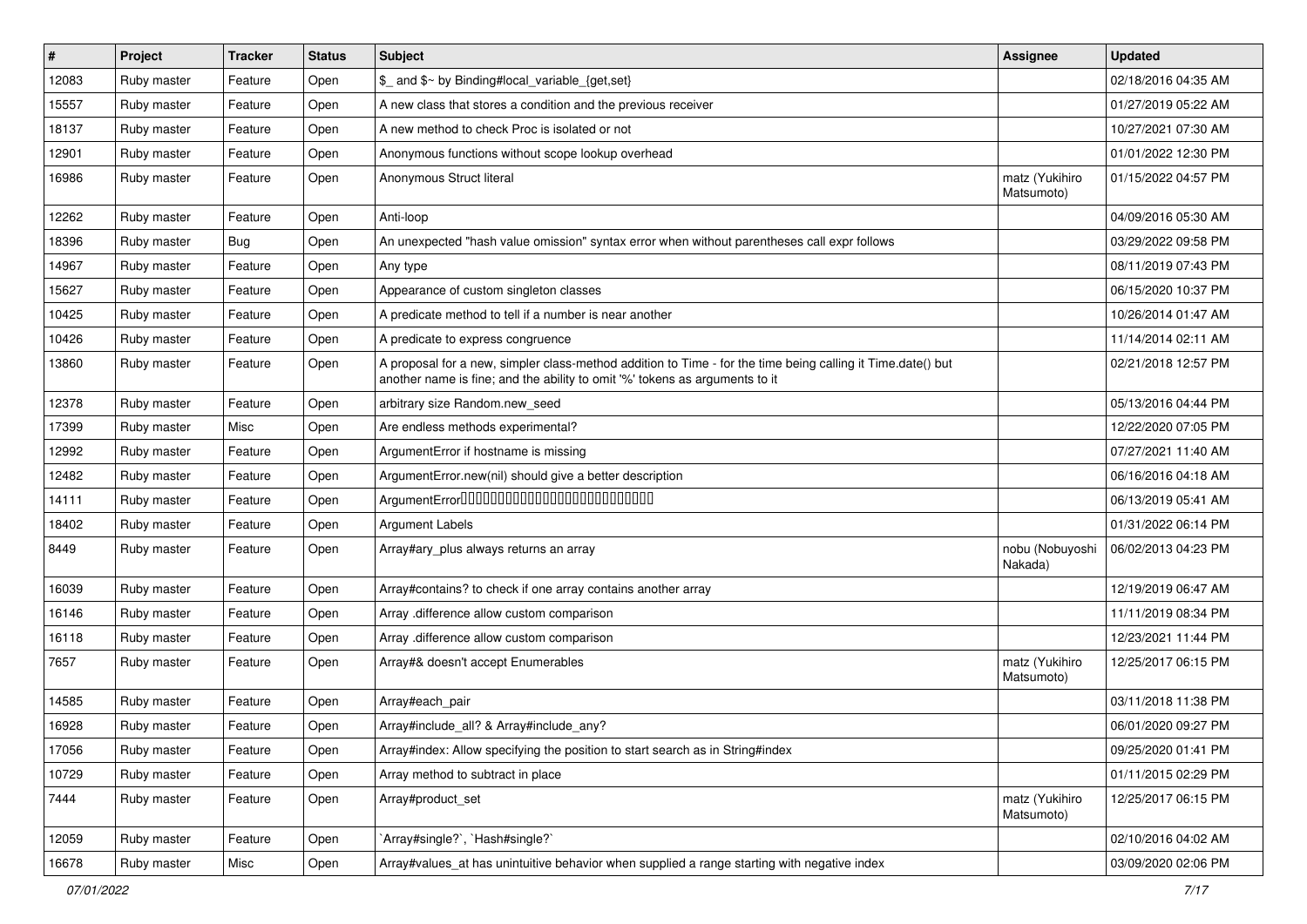| $\pmb{\#}$ | Project     | <b>Tracker</b> | <b>Status</b> | Subject                                                                             | Assignee                         | <b>Updated</b>      |
|------------|-------------|----------------|---------------|-------------------------------------------------------------------------------------|----------------------------------|---------------------|
| 8970       | Ruby master | Feature        | Open          | Array.zip and Array.product                                                         |                                  | 09/12/2019 03:40 AM |
| 17856      | Ruby master | Feature        | Open          | ary.member? is slower than ary.include?                                             |                                  | 05/11/2021 10:12 AM |
| 13164      | Ruby master | <b>Bug</b>     | Open          | A second `SystemStackError` exception results in `Segmentation fault (core dumped)` |                                  | 04/14/2017 01:05 PM |
| 11475      | Ruby master | Feature        | Open          | <b>AST</b> transforms                                                               |                                  | 08/21/2015 11:14 AM |
| 9402       | Ruby master | Feature        | Open          | A syntax to specify the default value of a hash                                     |                                  | 12/23/2021 11:43 PM |
| 15277      | Ruby master | Feature        | Open          | at exec                                                                             | matz (Yukihiro<br>Matsumoto)     | 05/25/2020 01:09 AM |
| 8259       | Ruby master | Feature        | Open          | Atomic attributes accessors                                                         |                                  | 12/23/2021 11:43 PM |
| 8635       | Ruby master | Feature        | Open          | attr accessor with default block                                                    |                                  | 12/23/2021 11:43 PM |
| 16817      | Ruby master | Feature        | Open          | attr_predicate or attr_query or attr_something for ? methods                        |                                  | 12/23/2021 11:44 PM |
| 18070      | Ruby master | Feature        | Open          | `attr` should be removed                                                            |                                  | 08/09/2021 05:51 PM |
| 15330      | Ruby master | Feature        | Open          | autoload relative                                                                   | matz (Yukihiro<br>Matsumoto)     | 06/19/2022 11:25 PM |
| 11415      | Ruby master | Feature        | Open          | autoload with a Proc                                                                |                                  | 10/21/2015 08:38 PM |
| 15458      | Ruby master | Feature        | Open          | Automatic Exception#cause print in IRB                                              |                                  | 12/23/2021 11:44 PM |
| 16005      | Ruby master | Feature        | Open          | A variation of Time.iso8601 that can parse yyyy-MM-dd HH:mm:ss                      |                                  | 06/16/2022 01:08 AM |
| 8184       | Ruby master | Feature        | Open          | Avoid the creation of meaningless ranges (nil, false, true)                         |                                  | 03/29/2013 11:16 PM |
| 13006      | Ruby master | Feature        | Open          | backtrace of thread killer                                                          |                                  | 12/06/2016 01:11 AM |
| 10634      | Ruby master | Feature        | Open          | Baselining with Benchmark                                                           |                                  | 12/23/2021 11:43 PM |
| 16671      | Ruby master | Misc           | Open          | <b>BASERUBY</b> version policy                                                      |                                  | 03/05/2020 01:11 AM |
| 16185      | Ruby master | <b>Bug</b>     | Open          | basictest failure on AIX 6.1 for 64bit build                                        | kanemoto<br>(Yutaka<br>Kanemoto) | 10/15/2019 12:05 AM |
| 9832       | Ruby master | Misc           | Open          | better concurrency in threads                                                       |                                  | 05/12/2014 12:33 PM |
| 14244      | Ruby master | Feature        | Open          | Better error messages for scripts with non-matching end statements                  | mame (Yusuke<br>Endoh)           | 11/29/2018 08:57 AM |
| 12790      | Ruby master | Feature        | Open          | Better inspect for stdlib classes                                                   |                                  | 02/27/2017 08:36 PM |
| 12019      | Ruby master | Feature        | Open          | Better low-level support for writing concurrent libraries                           | matz (Yukihiro<br>Matsumoto)     | 12/23/2021 11:43 PM |
| 8570       | Ruby master | Feature        | Open          | Better mechanisms to safely load classes concurrently                               |                                  | 12/23/2021 11:43 PM |
| 13434      | Ruby master | Feature        | Open          | better method definition in C API                                                   |                                  | 07/13/2017 07:41 AM |
| 13048      | Ruby master | Feature        | Open          | Better way to do Regexp.new(Regexp.escape("some string"))                           |                                  | 01/20/2017 04:01 AM |
| 18831      | Ruby master | Feature        | Open          | Block argument to `yield`                                                           |                                  | 06/18/2022 03:12 AM |
| 11129      | Ruby master | Feature        | Open          | block-level hash destructuring only works for the last argument                     |                                  | 07/07/2019 05:11 AM |
| 13333      | Ruby master | Feature        | Open          | block to yield                                                                      |                                  | 05/19/2017 09:01 AM |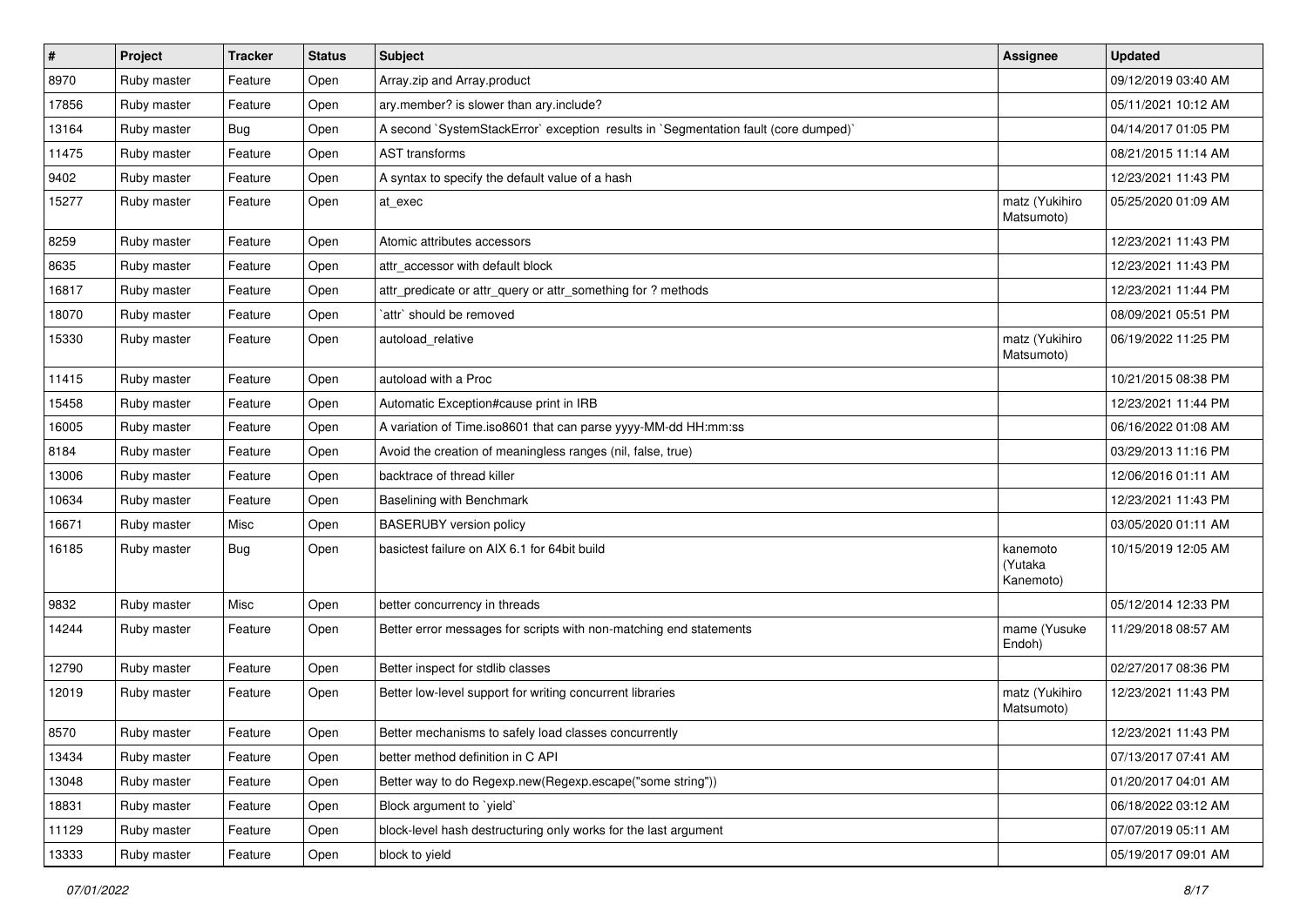| $\vert$ # | Project     | <b>Tracker</b> | <b>Status</b> | Subject                                                                                                                                                               | <b>Assignee</b>              | <b>Updated</b>      |
|-----------|-------------|----------------|---------------|-----------------------------------------------------------------------------------------------------------------------------------------------------------------------|------------------------------|---------------------|
| 10327     | Ruby master | Feature        | Open          | Bool/False/True module for '==='                                                                                                                                      |                              | 10/15/2014 02:42 PM |
| 17878     | Ruby master | <b>Bug</b>     | Open          | bootstraptest/test_ractor.rb:224 a random failing test with "The outgoing-port is already closed<br>(Ractor::ClosedError)"                                            |                              | 09/13/2021 01:10 PM |
| 7060      | Ruby master | Feature        | Open          | Broaden support for chmod                                                                                                                                             |                              | 12/25/2017 06:15 PM |
| 18277     | Ruby master | Bug            | Open          | buffer error (Zlib::BufError) in Zlib::Deflate#deflate when using MJIT                                                                                                | k0kubun (Takashi<br>Kokubun) | 01/05/2022 03:04 PM |
| 18764     | Ruby master | <b>Bug</b>     | Open          | Build Error when Using msys2-mingw64 and Ruby 3.2                                                                                                                     |                              | 05/10/2022 06:48 AM |
| 12179     | Ruby master | <b>Bug</b>     | Open          | Build failure due to VPATH expansion                                                                                                                                  |                              | 04/14/2016 01:55 AM |
| 18674     | Ruby master | <b>Bug</b>     | Open          | Build failure `make up` with WSL2                                                                                                                                     |                              | 04/01/2022 08:51 AM |
| 16795     | Ruby master | Feature        | Open          | build ruby.exe on Windows against ruby-static.lib omitting x64-vcruntime-ruby.dll (no '--enable-shared' option for<br>Windows)                                        |                              | 04/17/2020 01:22 PM |
| 18435     | Ruby master | <b>Bug</b>     | Open          | Calling `protected` on ancestor method changes result of `instance_methods(false)`                                                                                    |                              | 06/09/2022 10:23 AM |
| 18476     | Ruby master | <b>Bug</b>     | Open          | Call to require stuck forever after receiving EAGAIN on writev when running with zeus                                                                                 |                              | 02/28/2022 02:55 PM |
| 18083     | Ruby master | Feature        | Open          | Capture error in ensure block.                                                                                                                                        |                              | 10/21/2021 01:00 PM |
| 7914      | Ruby master | Feature        | Open          | Case for local class methods                                                                                                                                          | matz (Yukihiro<br>Matsumoto) | 12/25/2017 06:15 PM |
| 18012     | Ruby master | Bug            | Open          | Case-insensitive character classes can only match multiple code points when top-level character class is not<br>negated                                               |                              | 06/29/2021 08:35 AM |
| 15363     | Ruby master | Feature        | Open          | Case insensitive file systems - add info to CONFIG or somewhere?                                                                                                      |                              | 12/03/2018 04:30 AM |
| 17989     | Ruby master | Bug            | Open          | Case insensitive Regexps do not handle characters with overlapping case foldings                                                                                      |                              | 06/15/2021 11:43 AM |
| 11723     | Ruby master | Feature        | Open          | CGI library should give access to raw request body                                                                                                                    |                              | 11/20/2015 07:06 PM |
| 15145     | Ruby master | Feature        | Open          | chained mappings proposal                                                                                                                                             |                              | 09/22/2018 12:06 AM |
| 14724     | Ruby master | Feature        | Open          | chains of inequalities                                                                                                                                                | matz (Yukihiro<br>Matsumoto) | 05/19/2018 01:06 AM |
| 14606     | Ruby master | Feature        | Open          | Change begin-else-end without rescue from warning to syntax error                                                                                                     |                              | 03/16/2018 01:22 AM |
| 7546      | Ruby master | Feature        | Open          | Change behavior of `Array#slice` for an argument of `Range` class                                                                                                     | matz (Yukihiro<br>Matsumoto) | 12/10/2020 08:49 AM |
| 10473     | Ruby master | Feature        | Open          | Change Date#to_datetime to use local time                                                                                                                             |                              | 07/23/2021 07:08 PM |
| 18256     | Ruby master | Feature        | Open          | Change the canonical name of Thread::Mutex, Thread::Queue, Thread::SizedQueue and<br>Thread::ConditionVariable to just Mutex, Queue, SizedQueue and ConditionVariable |                              | 10/20/2021 10:59 PM |
| 12041     | Ruby master | Feature        | Open          | Change the initializer of NameError to take a receiver as the third argument                                                                                          |                              | 02/12/2016 05:37 AM |
| 16750     | Ruby master | Misc           | Open          | Change typedef of VALUE for better type checking                                                                                                                      |                              | 04/03/2020 02:34 AM |
| 13240     | Ruby master | Feature        | Open          | Change Unicode property implementation in Onigmo from inversion lists to direct lookup                                                                                |                              | 02/22/2017 08:01 AM |
| 18010     | Ruby master | <b>Bug</b>     | Open          | Character class with single character gets case-folded with following string                                                                                          |                              | 06/28/2021 09:30 AM |
| 17646     | Ruby master | Bug            | Open          | Check for `_builtin_mul_overflow` with `long long` arguments                                                                                                          |                              | 02/19/2021 06:19 PM |
| 15334     | Ruby master | Bug            | Open          | child_info_fork::abort: address space needed by 'emoji_iso2022_kddi.so' on cygwin                                                                                     | cruby-cygwin                 | 05/19/2022 08:20 AM |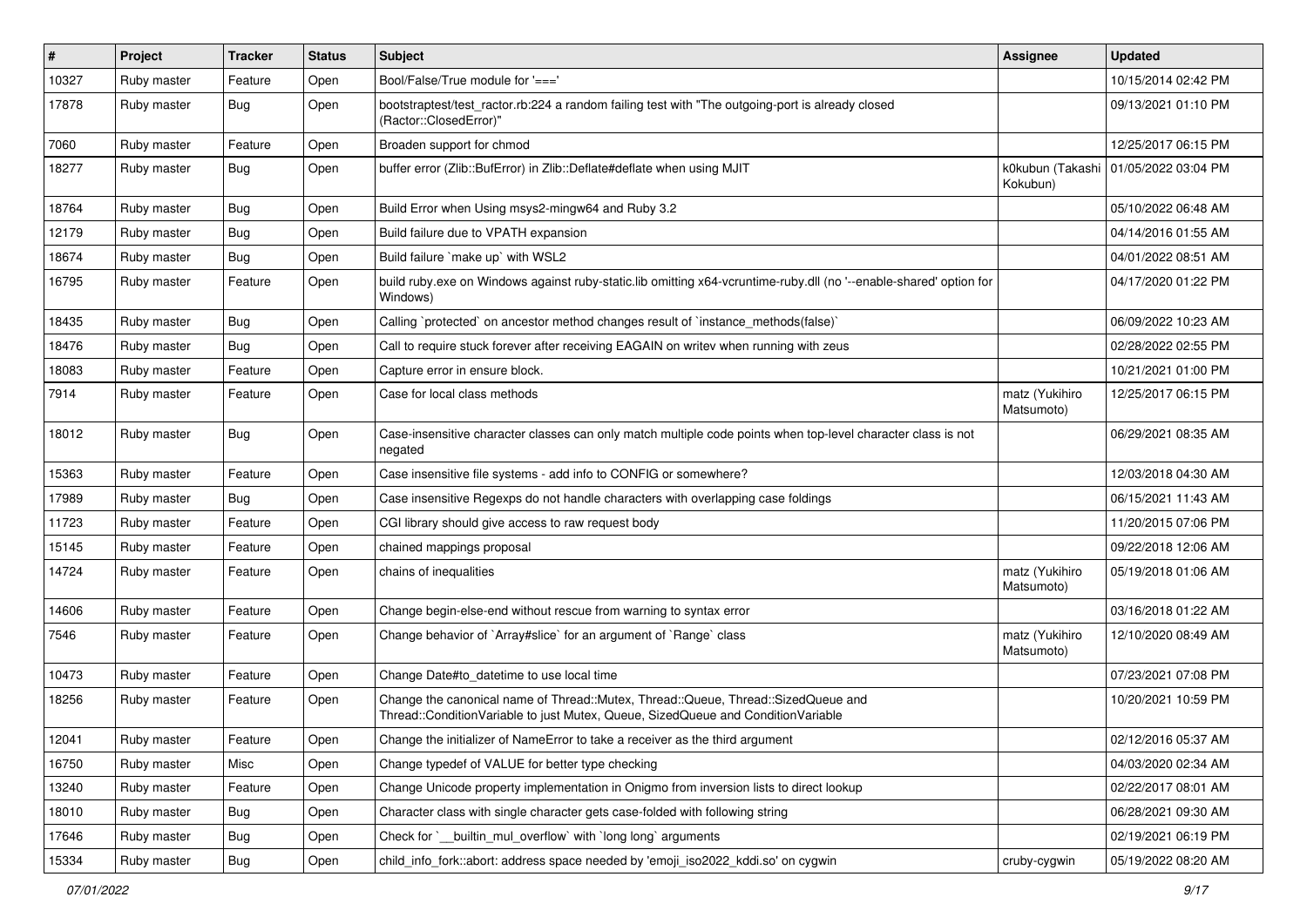| $\vert$ # | Project     | <b>Tracker</b> | <b>Status</b> | <b>Subject</b>                                                                                                        | Assignee                     | <b>Updated</b>      |
|-----------|-------------|----------------|---------------|-----------------------------------------------------------------------------------------------------------------------|------------------------------|---------------------|
| 10770     | Ruby master | Feature        | Open          | chr and ord behavior for ill-formed byte sequences and surrogate code points                                          |                              | 01/22/2015 10:19 AM |
| 18726     | Ruby master | Misc           | Open          | CI Error on c99 and c2x                                                                                               | shyouhei<br>(Shyouhei Urabe) | 04/19/2022 09:05 AM |
| 15565     | Ruby master | Feature        | Open          | Circular dependency warnings - suggestions/ideas to improve the output from ruby                                      |                              | 01/25/2019 11:36 PM |
| 18379     | Ruby master | <b>Bug</b>     | Open          | [CI] Windows mingw/ucrt - test-all timeout failures                                                                   |                              | 12/02/2021 02:23 AM |
| 17829     | Ruby master | Misc           | Open          | Clang/LLVM correctness of x64-mingw32 build (`shorten-64-to-32` warnings)                                             |                              | 04/26/2021 04:23 PM |
| 11570     | Ruby master | Misc           | Open          | Clarify autoload chaining behavior                                                                                    |                              | 10/06/2015 04:52 PM |
| 17994     | Ruby master | Feature        | Open          | Clarify 'IO.read' behavior and add 'File.read' method                                                                 |                              | 07/16/2021 03:04 AM |
| 17390     | Ruby master | Misc           | Open          | Class and method-level docs for Ractor                                                                                |                              | 12/13/2020 06:33 PM |
| 10701     | Ruby master | Feature        | Open          | Class: Array 2 New methods                                                                                            |                              | 01/08/2015 07:21 AM |
| 14394     | Ruby master | Feature        | Open          | Class.descendants                                                                                                     | ko1 (Koichi<br>Sasada)       | 01/20/2022 10:46 PM |
| 12084     | Ruby master | Feature        | Open          | Class#instance`                                                                                                       |                              | 12/14/2021 08:52 PM |
| 17040     | Ruby master | Feature        | Open          | cleanup include/ruby/backward*                                                                                        |                              | 08/26/2020 07:07 AM |
| 12277     | Ruby master | Misc           | Open          | Coding rule: colum number                                                                                             |                              | 04/13/2016 06:32 PM |
| 18644     | Ruby master | Feature        | Open          | Coerce anything callable to a Proc                                                                                    |                              | 06/18/2022 05:28 PM |
| 15940     | Ruby master | Feature        | Open          | Coerce symbols internal fstrings in UTF8 rather than ASCII to better share memory with string literals                | naruse (Yui<br>NARUSE)       | 07/30/2019 04:17 AM |
| 11142     | Ruby master | <b>Bug</b>     | Open          | Command line argument parser on windows handles double quotes inconsistently.                                         | usa (Usaku<br>NAKAMURA)      | 05/12/2015 04:09 PM |
| 12134     | Ruby master | Feature        | Open          | Comparison between 'true' and 'false'                                                                                 |                              | 03/15/2016 12:41 PM |
| 17931     | Ruby master | <b>Bug</b>     | Open          | Compile fails setup option nodynamic                                                                                  |                              | 07/07/2021 08:51 AM |
| 15840     | Ruby master | Feature        | Open          | configuration path search                                                                                             |                              | 05/11/2019 01:24 PM |
| 18429     | Ruby master | Bug            | Open          | Configure ruby-3.0.3 on Solaris 10 Unknown keyword 'URL' in './ruby.tmp.pc'                                           |                              | 01/18/2022 09:15 PM |
| 16346     | Ruby master | Misc           | Open          | Confusing macro name: RUBY_MARK_NO_PIN_UNLESS_NULL                                                                    |                              | 11/13/2019 07:39 AM |
| 12817     | Ruby master | Feature        | Open          | Consider adding method .sample() on class Hash (if this was not yet proposed)                                         |                              | 10/11/2016 12:57 AM |
| 10663     | Ruby master | Feature        | Open          | Consider adding support for String input to File. methods                                                             |                              | 01/05/2015 12:47 AM |
| 10645     | Ruby master | Feature        | Open          | Consider adding support of .first to MatchData object like MatchData[0]                                               |                              | 12/25/2014 06:50 AM |
| 14615     | Ruby master | Feature        | Open          | Consider introducing shortcut to check Net::HTTP response type                                                        |                              | 03/19/2018 05:43 AM |
| 13922     | Ruby master | Feature        | Open          | Consider showing warning messages about same-named aliases - either directly or perhaps via the "did you<br>mean gem" |                              | 09/25/2017 12:21 PM |
| 9516      | Ruby master | Misc           | Open          | Consolidate all deprecation messages to one or more helper methods                                                    |                              | 02/13/2014 05:11 PM |
| 12077     | Ruby master | Feature        | Open          | Consolidate SSLSocket interface with TCPSocket                                                                        |                              | 05/17/2016 06:37 AM |
| 6828      | Ruby master | Feature        | Open          | <b>Constancy of Constants</b>                                                                                         |                              | 12/10/2020 08:47 AM |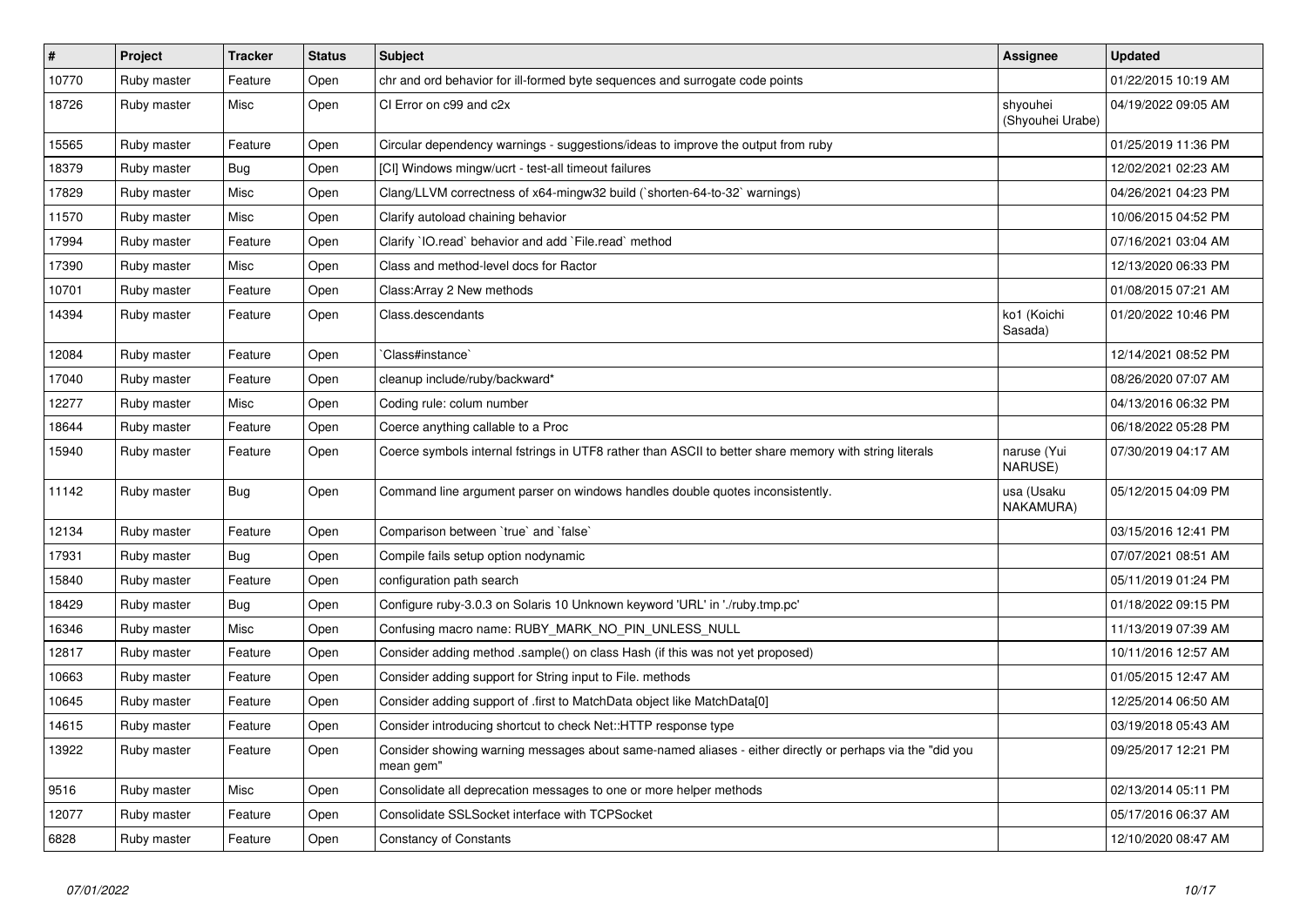| $\pmb{\#}$ | Project     | <b>Tracker</b> | <b>Status</b> | <b>Subject</b>                                                                               | Assignee                     | <b>Updated</b>      |
|------------|-------------|----------------|---------------|----------------------------------------------------------------------------------------------|------------------------------|---------------------|
| 7149       | Ruby master | Feature        | Open          | Constant magic for everyone.                                                                 | matz (Yukihiro<br>Matsumoto) | 12/25/2017 06:15 PM |
| 18622      | Ruby master | <b>Bug</b>     | Open          | const_get still looks in Object, while lexical constant lookup no longer does                |                              | 04/22/2022 11:26 AM |
| 17749      | Ruby master | Feature        | Open          | Const source location without name                                                           |                              | 04/17/2021 07:38 AM |
| 7748       | Ruby master | Feature        | Open          | Contextual send                                                                              | matz (Yukihiro<br>Matsumoto) | 12/10/2020 08:53 AM |
| 17137      | Ruby master | Misc           | Open          | Cooperation on maintaining official docker ruby images                                       |                              | 09/02/2020 05:03 PM |
| 15861      | Ruby master | Feature        | Open          | Correctly parse 'file:c:/path/to/file' URIs                                                  |                              | 05/18/2019 10:58 PM |
| 18678      | Ruby master | Bug            | Open          | Crash on Mac - vm call0 cfunc with frame                                                     |                              | 05/26/2022 05:40 PM |
| 18659      | Ruby master | Feature        | Open          | Create a Binding at the time of an exception and make it available to Rescue                 |                              | 03/25/2022 10:55 AM |
| 12110      | Ruby master | Feature        | Open          | Create a method to avoid vacuous truth?                                                      |                              | 03/12/2016 08:01 AM |
| 10416      | Ruby master | <b>Bug</b>     | Open          | Create mechanism for updating of Unicode data files downstreams when we want                 | nobu (Nobuyoshi<br>Nakada)   | 10/08/2021 06:40 AM |
| 15074      | Ruby master | Feature        | Open          | Create 'official' C API documentation on ruby-doc.org                                        |                              | 09/12/2018 09:12 PM |
| 14760      | Ruby master | Misc           | Open          | cross-thread IO#close semantics                                                              | matz (Yukihiro<br>Matsumoto) | 05/17/2018 08:21 AM |
| 11183      | Ruby master | Bug            | Open          |                                                                                              |                              | 05/26/2015 08:32 AM |
| 11550      | Ruby master | Feature        | Open          | Current behaviour of super() is dangerous in the presence of more than one included modules. |                              | 01/20/2016 08:44 AM |
| 13072      | Ruby master | Misc           | Open          | Current state of date standard library                                                       |                              | 09/02/2017 05:38 PM |
| 17683      | Ruby master | Misc           | Open          | Current status of beginless range (experimental or not)                                      |                              | 06/05/2021 07:22 AM |
| 18296      | Ruby master | Feature        | Open          | Custom exception formatting should override `Exception#full_message`.                        |                              | 12/15/2021 08:49 PM |
| 8807       | Ruby master | Feature        | Open          | <b>Custom literals</b>                                                                       |                              | 12/10/2020 08:53 AM |
| 8437       | Ruby master | Feature        | Open          | custom operators, unicode                                                                    |                              | 08/30/2015 03:05 AM |
| 17502      | Ruby master | Misc           | Open          | C vs Ruby                                                                                    | ko1 (Koichi<br>Sasada)       | 12/02/2021 07:53 PM |
| 9409       | Ruby master | Bug            | Open          | Cygwin I "filesystem" I encoding IIIIIIIIIIIII                                               | cruby-cygwin                 | 05/19/2022 08:20 AM |
| 17996      | Ruby master | Bug            | Open          | Cygwin: thread + pipe behavior since Ruby 2.6                                                | cruby-cygwin                 | 05/19/2022 08:20 AM |
| 11987      | Ruby master | Feature        | Open          | daemons can't show the backtrace of rb_bug                                                   |                              | 01/13/2016 10:58 AM |
| 11177      | Ruby master | <b>Bug</b>     | Open          | <b>DATADEOFOOOOOOOO</b>                                                                      |                              | 05/25/2015 03:49 AM |
| 15418      | Ruby master | Misc           | Open          | Date.parse('2018')                                                                           |                              | 12/15/2018 09:17 PM |
| 15598      | Ruby master | Bug            | Open          | Deadlock on mutual reference of autoloaded constants                                         |                              | 03/20/2019 10:58 AM |
| 16557      | Ruby master | Feature        | Open          | Deduplicate Regexp literals                                                                  |                              | 02/28/2020 11:44 AM |
| 18640      | Ruby master | Feature        | Open          | default empty string argument for `String#sub` and `String#sub!`, e.g. `"hello".sub("I")`    |                              | 03/19/2022 02:33 AM |
| 17722      | Ruby master | Bug            | Open          | define method with shareable results in "defined in a different Ractor"                      |                              | 08/24/2021 12:03 PM |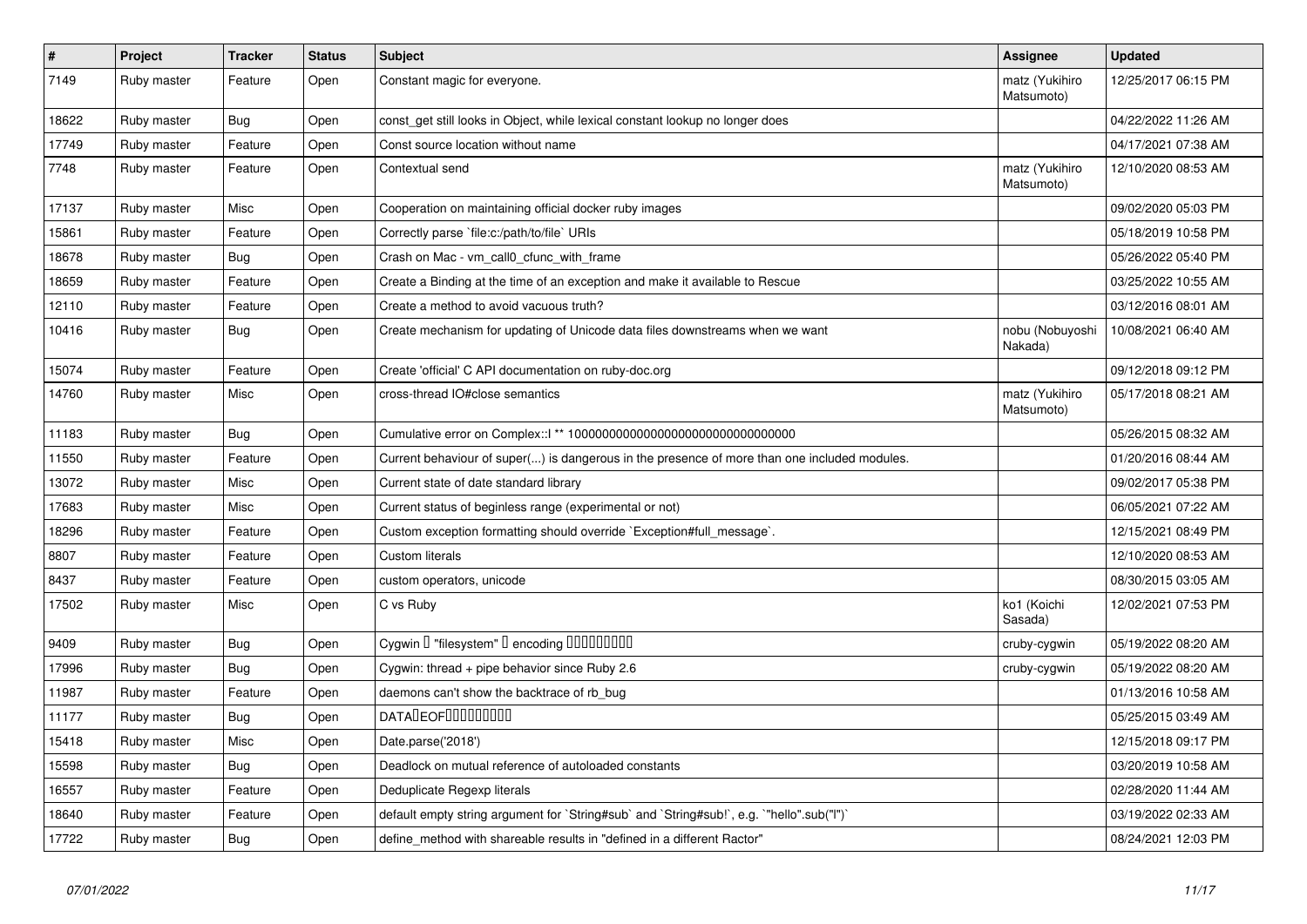| $\sharp$ | Project     | <b>Tracker</b> | <b>Status</b> | <b>Subject</b>                                                                                                                      | <b>Assignee</b>              | <b>Updated</b>      |
|----------|-------------|----------------|---------------|-------------------------------------------------------------------------------------------------------------------------------------|------------------------------|---------------------|
| 18567    | Ruby master | <b>Bug</b>     | Open          | Depending on default gems in stdlib gems when not needed considered harmful                                                         | hsbt (Hiroshi<br>SHIBATA)    | 04/21/2022 04:45 PM |
| 10549    | Ruby master | Feature        | Open          | Deprecate each_with_index and each_with_object in favor of with_index and with_object                                               | matz (Yukihiro<br>Matsumoto) | 07/27/2021 11:09 AM |
| 14040    | Ruby master | Feature        | Open          | deprecate HTTP.version_1_2                                                                                                          |                              | 10/22/2017 09:32 AM |
| 15408    | Ruby master | Feature        | Open          | Deprecate object_id and _id2ref                                                                                                     | headius (Charles<br>Nutter)  | 03/19/2019 04:02 PM |
| 17468    | Ruby master | Feature        | Open          | Deprecate RUBY_DEVEL                                                                                                                |                              | 06/16/2022 01:08 AM |
| 18836    | Ruby master | Misc           | Open          | DevMeeting-2022-07-21                                                                                                               |                              | 06/30/2022 03:26 AM |
| 17531    | Ruby master | <b>Bug</b>     | Open          | did_you_mean` not Ractor friendly                                                                                                   | ko1 (Koichi<br>Sasada)       | 01/29/2021 08:48 AM |
| 11808    | Ruby master | <b>Bug</b>     | Open          | Different behavior between Enumerable#grep and Array#grep                                                                           | ko1 (Koichi<br>Sasada)       | 10/26/2020 04:36 AM |
| 13314    | Ruby master | Feature        | Open          | $dig =$                                                                                                                             |                              | 03/14/2017 12:55 PM |
| 14564    | Ruby master | Feature        | Open          | `dig` opposite method                                                                                                               |                              | 03/07/2018 11:24 PM |
| 15563    | Ruby master | Feature        | Open          | #dig that throws an exception if a key doesn't exist                                                                                |                              | 02/17/2020 08:42 AM |
| 10217    | Ruby master | Feature        | Open          | Dir constructor similar to Pathname constructor                                                                                     |                              | 12/23/2021 11:43 PM |
| 16249    | Ruby master | Feature        | Open          | Dir#empty? and File#empty?                                                                                                          |                              | 10/19/2019 12:49 PM |
| 12226    | Ruby master | Feature        | Open          | Dir.home with valid named user raises ArgumentError on Windows                                                                      |                              | 05/08/2016 10:06 AM |
| 16130    | Ruby master | Misc           | Open          | [Discussion / Ideas] Finding a good name for the concept of/behind guilds - primarily the NAME                                      |                              | 08/27/2019 04:00 PM |
| 16803    | Ruby master | Misc           | Open          | Discussion: those internal macros reside in public API headers                                                                      |                              | 05/14/2020 12:27 PM |
| 14931    | Ruby master | Feature        | Open          | [DOC] exception keyword argument is not documented in some methods                                                                  |                              | 07/22/2018 08:53 AM |
| 13108    | Ruby master | Feature        | Open          | [Doc Request] Explicitly document Range#sum                                                                                         |                              | 01/05/2017 11:50 PM |
| 13497    | Ruby master | Misc           | Open          | Docs, code samples, Ripper example                                                                                                  |                              | 04/23/2017 04:27 AM |
| 15224    | Ruby master | Misc           | Open          | [DOCs] Minor inconsistency in class Array #initialize_copy -<br>https://ruby-doc.org/core-2.5.1/Array.html#method-i-initialize_copy |                              | 10/13/2018 02:26 PM |
| 12595    | Ruby master | Misc           | Open          | Documentation                                                                                                                       |                              | 07/18/2016 04:39 PM |
| 14673    | Ruby master | Misc           | Open          | Documentation for `Array#drop` / `drop_while` unclear in regard to modification                                                     |                              | 04/10/2018 09:51 AM |
| 15249    | Ruby master | Misc           | Open          | Documentation for attr_accessor and attr_reader should be corrected                                                                 |                              | 10/23/2018 08:09 PM |
| 15654    | Ruby master | Misc           | Open          | Documentation for Complex is wrong or misleading                                                                                    |                              | 03/11/2019 11:55 AM |
| 18887    | Ruby master | Bug            | Open          | documentation for protected methods                                                                                                 |                              | 06/29/2022 08:08 AM |
| 16659    | Ruby master | Misc           | Open          | Documentation on Regexp missing for absence pattern (?~pat)                                                                         |                              | 02/27/2020 04:16 PM |
| 11323    | Ruby master | Feature        | Open          | Documentation update on how uniq works / guarantee of order                                                                         |                              | 07/02/2015 03:34 AM |
| 10176    | Ruby master | Feature        | Open          | Document how to perform net/http calls in parallel                                                                                  |                              | 08/27/2014 10:46 PM |
| 15663    | Ruby master | Feature        | Open          | Documenting autoload semantics                                                                                                      |                              | 04/20/2019 01:44 AM |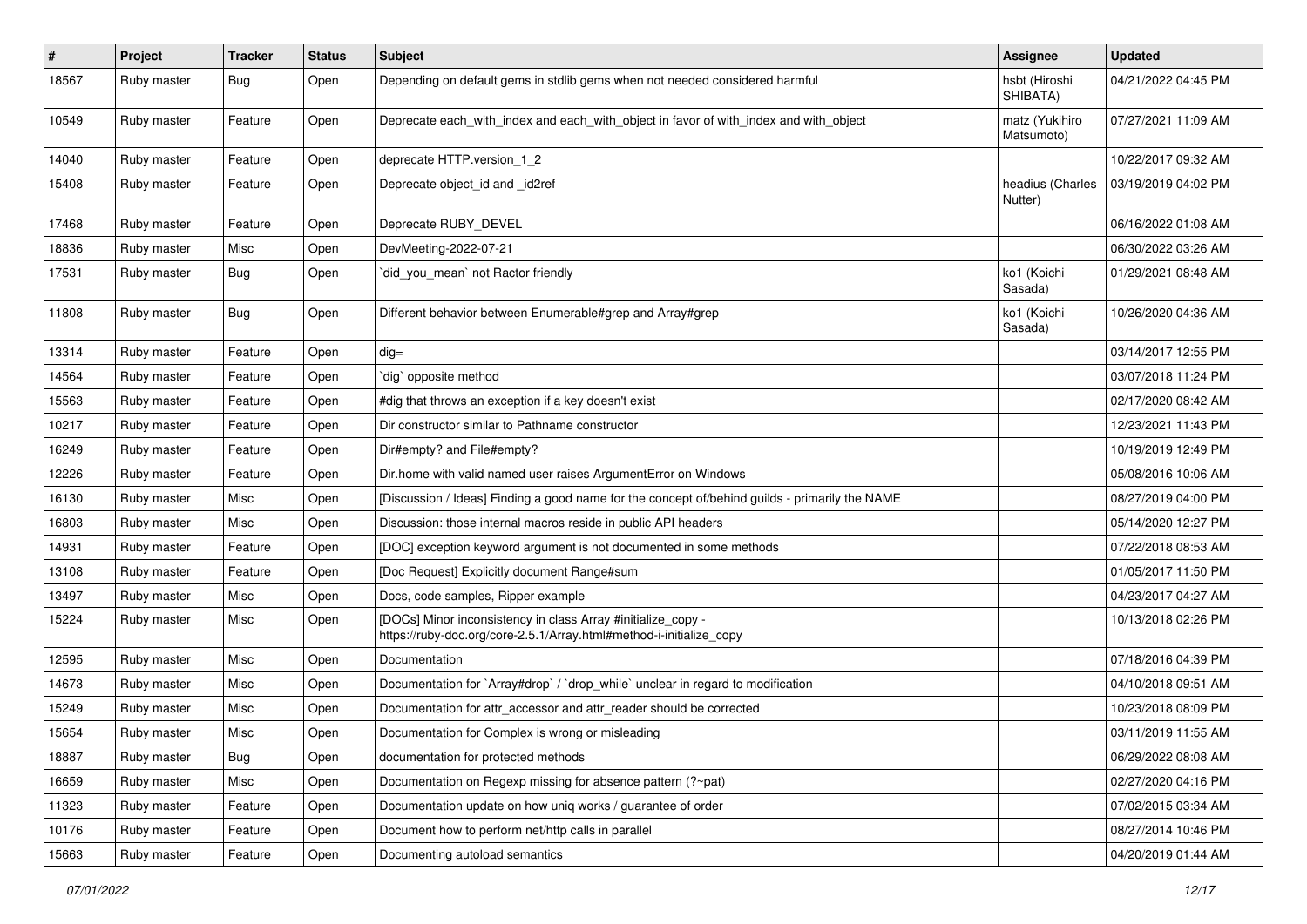| $\vert$ # | Project     | <b>Tracker</b> | <b>Status</b> | <b>Subject</b>                                                                                          | <b>Assignee</b>              | <b>Updated</b>      |
|-----------|-------------|----------------|---------------|---------------------------------------------------------------------------------------------------------|------------------------------|---------------------|
| 18832     | Ruby master | Feature        | Open          | Do not have class/module keywords consider ancestors of Object                                          |                              | 06/21/2022 05:50 AM |
| 9725      | Ruby master | Feature        | Open          | Do not inspect NameError target object unless verbose                                                   |                              | 05/08/2015 02:18 AM |
| 6869      | Ruby master | Feature        | Open          | Do not treat `_` parameter exceptionally                                                                | matz (Yukihiro<br>Matsumoto) | 12/10/2020 08:58 AM |
| 17337     | Ruby master | <b>Bug</b>     | Open          | Don't embed Ruby build-time configuration in Ruby                                                       |                              | 12/21/2020 04:17 PM |
| 16657     | Ruby master | Feature        | Open          | Don't ship bundled gems as .gem files as well as in expanded form                                       |                              | 02/27/2020 06:50 AM |
| 11783     | Ruby master | Misc           | Open          | Do you have any idea if you have a budgets?                                                             |                              | 05/16/2019 09:06 PM |
| 11599     | Ruby master | Feature        | Open          | Dump entries of hash in ObjectSpace                                                                     | tmm1 (Aman<br>Karmani)       | 11/24/2015 05:52 PM |
| 13733     | Ruby master | Feature        | Open          | Dump the delegator instead of the delegated object                                                      |                              | 06/29/2018 05:09 PM |
| 14932     | Ruby master | Feature        | Open          | Dynamically adjust method cache size at runtime                                                         |                              | 07/22/2018 10:45 PM |
| 14811     | Ruby master | Feature        | Open          | Dynamically extend Ruby VM stack                                                                        |                              | 06/05/2018 07:59 AM |
| 7340      | Ruby master | Feature        | Open          | 'each_with' or 'into' alias for 'each_with_object'                                                      |                              | 12/25/2017 06:15 PM |
| 15510     | Ruby master | Misc           | Open          | Easter egg in Thread.handle_interrupt                                                                   |                              | 01/05/2019 11:53 PM |
| 15315     | Ruby master | <b>Bug</b>     | Open          | ec_switch can still lose interrupts                                                                     | ko1 (Koichi<br>Sasada)       | 11/20/2018 09:32 AM |
| 14819     | Ruby master | Feature        | Open          | Efficient cstring to RVALUE typecasting for c extension gems                                            |                              | 06/06/2018 09:13 PM |
| 13378     | Ruby master | Feature        | Open          | Eliminate 4 of 8 syscalls when requiring file by absolute path                                          | nobu (Nobuyoshi<br>Nakada)   | 06/16/2017 07:57 AM |
| 18005     | Ruby master | Feature        | Open          | Enable non-blocking 'binding.irb'.                                                                      |                              | 06/24/2021 07:20 PM |
| 10932     | Ruby master | Feature        | Open          | Enabling allocation tracing as early as possible                                                        | ko1 (Koichi<br>Sasada)       | 06/13/2015 07:54 AM |
| 18338     | Ruby master | <b>Bug</b>     | Open          | Encoding.default_external = Encoding::UTF_16BE may add a wrongly-encoded string to<br>\$LOADED_FEATURES |                              | 11/15/2021 07:32 AM |
| 15931     | Ruby master | Feature        | Open          | encoding for CESU-8                                                                                     | naruse (Yui<br>NARUSE)       | 12/20/2019 05:42 AM |
| 9111      | Ruby master | Feature        | Open          | Encoding-free String comparison                                                                         |                              | 11/21/2013 04:35 PM |
| 17637     | Ruby master | Misc           | Open          | Endless ranges with `nil` boundary weird behavior                                                       |                              | 02/19/2021 07:57 AM |
| 18654     | Ruby master | Feature        | Open          | Enhancements to prettyprint                                                                             | akr (Akira<br>Tanaka)        | 05/12/2022 01:44 PM |
| 17016     | Ruby master | Feature        | Open          | Enumerable#accumulate                                                                                   |                              | 04/27/2021 03:14 PM |
| 7341      | Ruby master | Feature        | Open          | Enumerable#associate                                                                                    |                              | 12/25/2017 06:15 PM |
| 12080     | Ruby master | Feature        | Open          | Enumerable#first, Array#last with block                                                                 |                              | 04/20/2016 03:51 AM |
| 17333     | Ruby master | Feature        | Open          | Enumerable#many?                                                                                        |                              | 12/11/2020 03:38 AM |
| 15922     | Ruby master | Feature        | Open          | Enumerable#partition(pattern)                                                                           |                              | 06/14/2019 03:40 AM |
| 14197     | Ruby master | Feature        | Open          | Enumerable#{select,reject}` accept a pattern argument                                                   |                              | 04/04/2020 05:47 AM |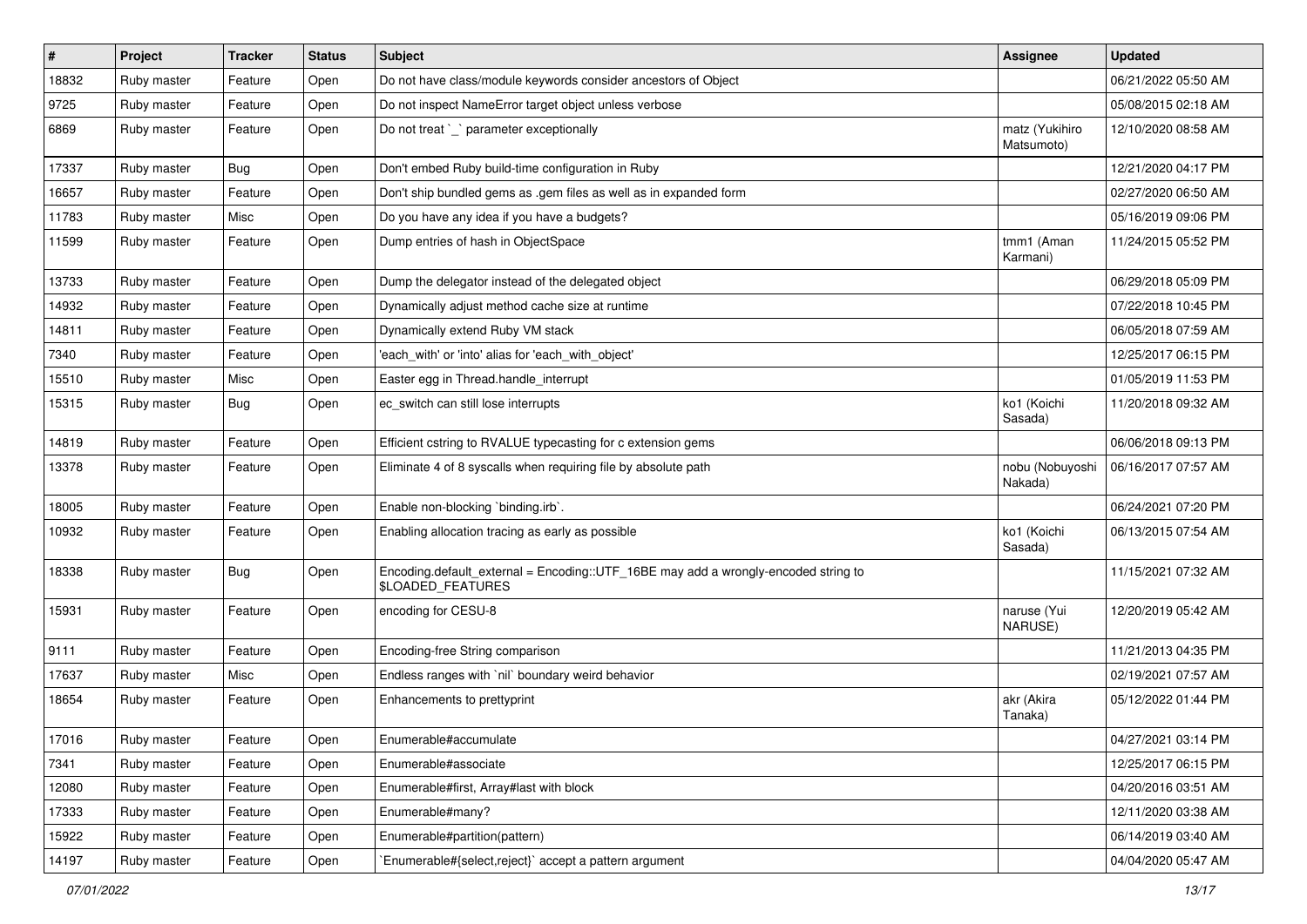| $\vert$ # | Project     | <b>Tracker</b> | <b>Status</b> | <b>Subject</b>                                                                                                      | Assignee                     | <b>Updated</b>      |
|-----------|-------------|----------------|---------------|---------------------------------------------------------------------------------------------------------------------|------------------------------|---------------------|
| 12648     | Ruby master | Feature        | Open          | `Enumerable#sort_by` with descending option                                                                         |                              | 10/05/2017 10:24 AM |
| 15549     | Ruby master | Feature        | Open          | Enumerable#to_reader (or anything enumerable, Enumerator, lazy enums, enum_for results)                             |                              | 01/24/2019 12:21 PM |
| 6687      | Ruby master | Feature        | Open          | Enumerable#with                                                                                                     |                              | 12/25/2017 06:15 PM |
| 16838     | Ruby master | Feature        | Open          | Enumerator::ArithmeticSequence missing allocator for #clone and #dup                                                |                              | 05/18/2020 10:44 PM |
| 14423     | Ruby master | Feature        | Open          | Enumerator from single object                                                                                       |                              | 11/20/2019 05:04 AM |
| 18262     | Ruby master | Feature        | Open          | Enumerator::Lazy#partition                                                                                          |                              | 11/20/2021 10:17 AM |
| 16987     | Ruby master | Feature        | Open          | Enumerator::Lazy vs Array methods                                                                                   |                              | 07/15/2020 04:56 PM |
| 9557      | Ruby master | Feature        | Open          | Enumerator#next and Enumerator#peek with argument                                                                   |                              | 04/11/2014 07:00 PM |
| 18743     | Ruby master | <b>Bug</b>     | Open          | Enumerator#next / peek re-use each others stacktraces                                                               |                              | 04/19/2022 02:42 PM |
| 18685     | Ruby master | Feature        | Open          | Enumerator.product: Cartesian product of enumerables                                                                |                              | 04/26/2022 07:02 AM |
| 17663     | Ruby master | Feature        | Open          | Enumerator#with, an alternative to Enumerator#with object                                                           |                              | 03/02/2021 05:48 PM |
| 16235     | Ruby master | Misc           | Open          | ENV.assoc spec test does not test invalid name                                                                      |                              | 10/05/2019 10:53 PM |
| 18334     | Ruby master | Feature        | Open          | ENV#to_h returns a new Hash object but Hash#to_h does not, which can cause inconsistencies                          |                              | 11/17/2021 05:46 PM |
| 15948     | Ruby master | Feature        | Open          | ENV.update takes multiple hashes as Hash#update                                                                     |                              | 06/21/2019 07:35 AM |
| 18614     | Ruby master | <b>Bug</b>     | Open          | Error (busy loop) in<br>TestGemCommandsSetupCommand#test_destdir_flag_does_not_try_to_write_to_the_default_gem_home | hsbt (Hiroshi<br>SHIBATA)    | 03/17/2022 01:03 AM |
| 14971     | Ruby master | <b>Bug</b>     | Open          | error: implicit declaration of function 'rb_vm_call0                                                                | nobu (Nobuyoshi<br>Nakada)   | 09/06/2018 03:53 AM |
| 10424     | Ruby master | Misc           | Open          | Error message when sorting NaN                                                                                      |                              | 10/25/2014 02:13 PM |
| 17174     | Ruby master | Misc           | Open          | "Error relocating, symbol not found" error when compiling a native extension on Alpine with Ruby >=2.4              |                              | 10/06/2020 11:19 AM |
| 11347     | Ruby master | Feature        | Open          | Errors with cause not reported properly to console                                                                  |                              | 07/15/2015 04:39 PM |
| 14449     | Ruby master | Feature        | Open          | error when trying to run rails s                                                                                    |                              | 12/23/2021 11:43 PM |
| 18616     | Ruby master | Bug            | Open          | Error with clang(1) on MacOS due to _declspec()                                                                     |                              | 03/09/2022 10:50 AM |
| 11840     | Ruby master | <b>Bug</b>     | Open          | Error with "make check" on Cygwin                                                                                   | cruby-cygwin                 | 05/19/2022 08:20 AM |
| 16153     | Ruby master | Feature        | Open          | eventually_frozen flag to gradually phase-in frozen strings                                                         |                              | 02/10/2020 07:39 PM |
| 7895      | Ruby master | Feature        | Open          | Exception#backtrace_locations to go with Thread#backtrace_locations and Kernel#caller_locations                     |                              | 12/23/2021 11:43 PM |
| 9918      | Ruby master | Feature        | Open          | Exception#cause should be shown in output and #inspect                                                              |                              | 07/13/2015 02:32 PM |
| 11307     | Ruby master | Feature        | Open          | exception-free non-blocking Queue#pop                                                                               | matz (Yukihiro<br>Matsumoto) | 06/25/2015 11:06 PM |
| 11122     | Ruby master | Feature        | Open          | exception-free non-blocking Queue/SizedQueue operations                                                             | matz (Yukihiro<br>Matsumoto) | 05/06/2015 08:53 PM |
| 8366      | Ruby master | Feature        | Open          | Exception.message take time to execute depending on the instance variables                                          |                              | 09/22/2014 06:41 AM |
| 11355     | Ruby master | Misc           | Open          | Exceptions inheriting from Timeout:: Error should behave the same way                                               |                              | 07/15/2015 04:59 PM |
| 16829     | Ruby master | <b>Bug</b>     | Open          | Exceptions raised from within an enumerated method lose part of their stacktrace                                    |                              | 05/20/2022 07:25 PM |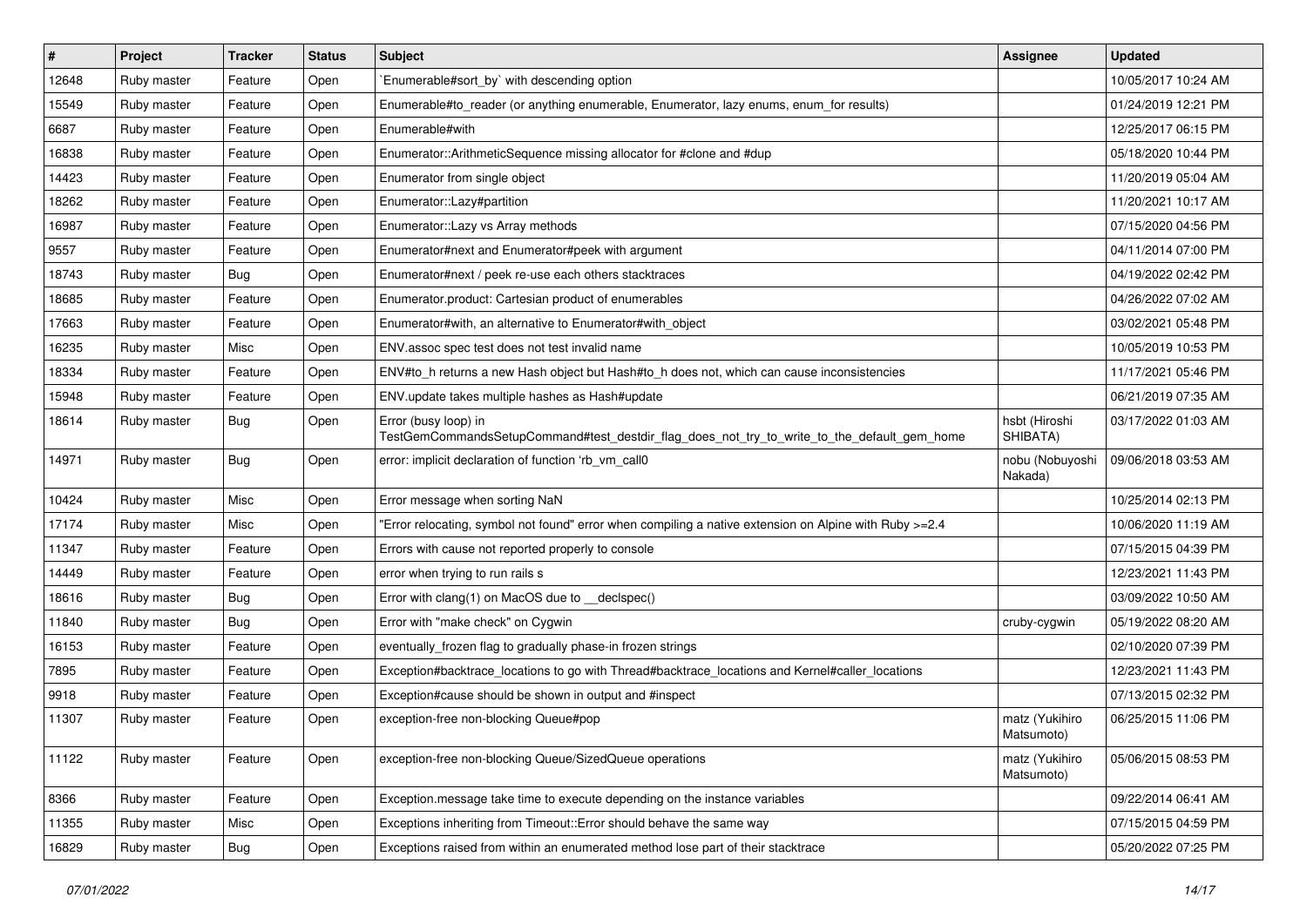| $\pmb{\#}$ | Project     | <b>Tracker</b> | <b>Status</b> | Subject                                                                                                 | <b>Assignee</b>              | <b>Updated</b>      |
|------------|-------------|----------------|---------------|---------------------------------------------------------------------------------------------------------|------------------------------|---------------------|
| 18061      | Ruby master | Bug            | Open          | Execshield test: libruby.so.N.N.N: FAIL: property-note test because no .note.gnu.property section found |                              | 06/22/2022 07:58 AM |
| 7747       | Ruby master | Feature        | Open          | Expanded API for Binding semantics                                                                      |                              | 12/23/2021 11:43 PM |
| 18568      | Ruby master | Feature        | Open          | Explore lazy RubyGems boot to reduce need for --disable-gems                                            |                              | 02/17/2022 07:15 AM |
| 15778      | Ruby master | Feature        | Open          | Expose an API to pry-open the stack frames in Ruby                                                      | ko1 (Koichi<br>Sasada)       | 08/29/2019 06:24 AM |
| 17660      | Ruby master | Feature        | Open          | Expose information about which basic methods have been redefined                                        |                              | 03/02/2021 03:31 PM |
| 8598       | Ruby master | Feature        | Open          | Expose information whether a timezone offset has been explicitly set on DateTime object                 |                              | 07/03/2013 08:27 PM |
| 14896      | Ruby master | Feature        | Open          | Expose Net:: HTTPResponse socket for integration with libraries expecting an IO                         |                              | 07/04/2018 10:05 PM |
| 18821      | Ruby master | Feature        | Open          | Expose Pattern Matching interfaces in core classes                                                      |                              | 06/09/2022 07:24 AM |
| 17611      | Ruby master | Feature        | Open          | Expose `rb_execarg` interfaces and `rb_grantpt`                                                         |                              | 02/07/2021 01:52 AM |
| 16562      | Ruby master | Feature        | Open          | Expose rb_io_set_encoding_internal to reduce function calls on loading source files                     |                              | 01/27/2020 06:05 AM |
| 15261      | Ruby master | Feature        | Open          | Expose rl_variable_value as Readline.variable_value                                                     |                              | 10/29/2018 12:08 PM |
| 14217      | Ruby master | Feature        | Open          | Expose RUBY_PATCHLEVEL_STR or similar with patch level info for rc/preview as a constant                |                              | 06/01/2018 03:00 AM |
| 17159      | Ruby master | Bug            | Open          | extend 'define method' for Ractor                                                                       |                              | 10/29/2020 04:06 PM |
| 8229       | Ruby master | Feature        | Open          | extend Hash.include?                                                                                    | matz (Yukihiro<br>Matsumoto) | 12/10/2020 08:53 AM |
| 8564       | Ruby master | Feature        | Open          | Extend Module#attr methods                                                                              |                              | 02/05/2015 07:39 PM |
| 15149      | Ruby master | Feature        | Open          | extend string format to nil safe                                                                        |                              | 09/25/2018 03:22 AM |
| 16460      | Ruby master | Feature        | Open          | External names for keyword parameters in method definitions                                             |                              | 01/02/2020 02:11 AM |
| 14900      | Ruby master | Feature        | Open          | Extra allocation in String#byteslice                                                                    |                              | 08/31/2020 09:41 PM |
| 15496      | Ruby master | Feature        | Open          | Extract between string as standard String api                                                           |                              | 01/09/2019 08:25 AM |
| 13209      | Ruby master | Misc           | Open          | fact.rb in ruby/sample variations                                                                       |                              | 02/14/2017 12:10 AM |
| 18605      | Ruby master | Bug            | Open          | Fails to run on (newer) 32bit Windows with ucrt                                                         |                              | 04/01/2022 07:52 AM |
| 15380      | Ruby master | Feature        | Open          | faster method lookup for Array#all? #none? #one?                                                        |                              | 12/05/2018 10:11 PM |
| 17001      | Ruby master | Feature        | Open          | [Feature] Dir.scan to yield dirent for efficient and composable recursive directory scaning             |                              | 06/30/2020 07:57 PM |
| 13934      | Ruby master | Feature        | Open          | [Feature request] Being able to set a default encoding other than Unicode on a "per-project" basis      |                              | 09/25/2017 05:18 AM |
| 17808      | Ruby master | Feature        | Open          | Feature Request: JS like splat of Object properties as named method parameters                          |                              | 04/17/2021 11:43 PM |
| 14129      | Ruby master | Feature        | Open          | Feature Request: sockets - add support for recvmmsg                                                     |                              | 12/12/2017 08:35 AM |
| 16960      | Ruby master | Feature        | Open          | Feedback regarding => in 'As' Pattern Matching                                                          |                              | 06/13/2020 12:32 AM |
| 17263      | Ruby master | Bug            | Open          | Fiber context switch degrades with number of fibers, limit on number of fibers                          |                              | 01/31/2022 02:47 PM |
| 9804       | Ruby master | Feature        | Open          | File::CREATE as a synonym for File::CREAT                                                               |                              | 12/23/2021 11:43 PM |
| 13576      | Ruby master | Feature        | Open          | File#to_path shall be deleted                                                                           |                              | 06/24/2019 08:20 PM |
| 18082      | Ruby master | Misc           | Open          | FileUtils.remove_entry_secure has inconsistent document                                                 |                              | 08/17/2021 04:26 PM |
| 18784      | Ruby master | <b>Bug</b>     | Open          | FileUtils.rm_f`and `FileUtils.rm_rf` should not mask exceptions                                         |                              | 05/16/2022 09:04 AM |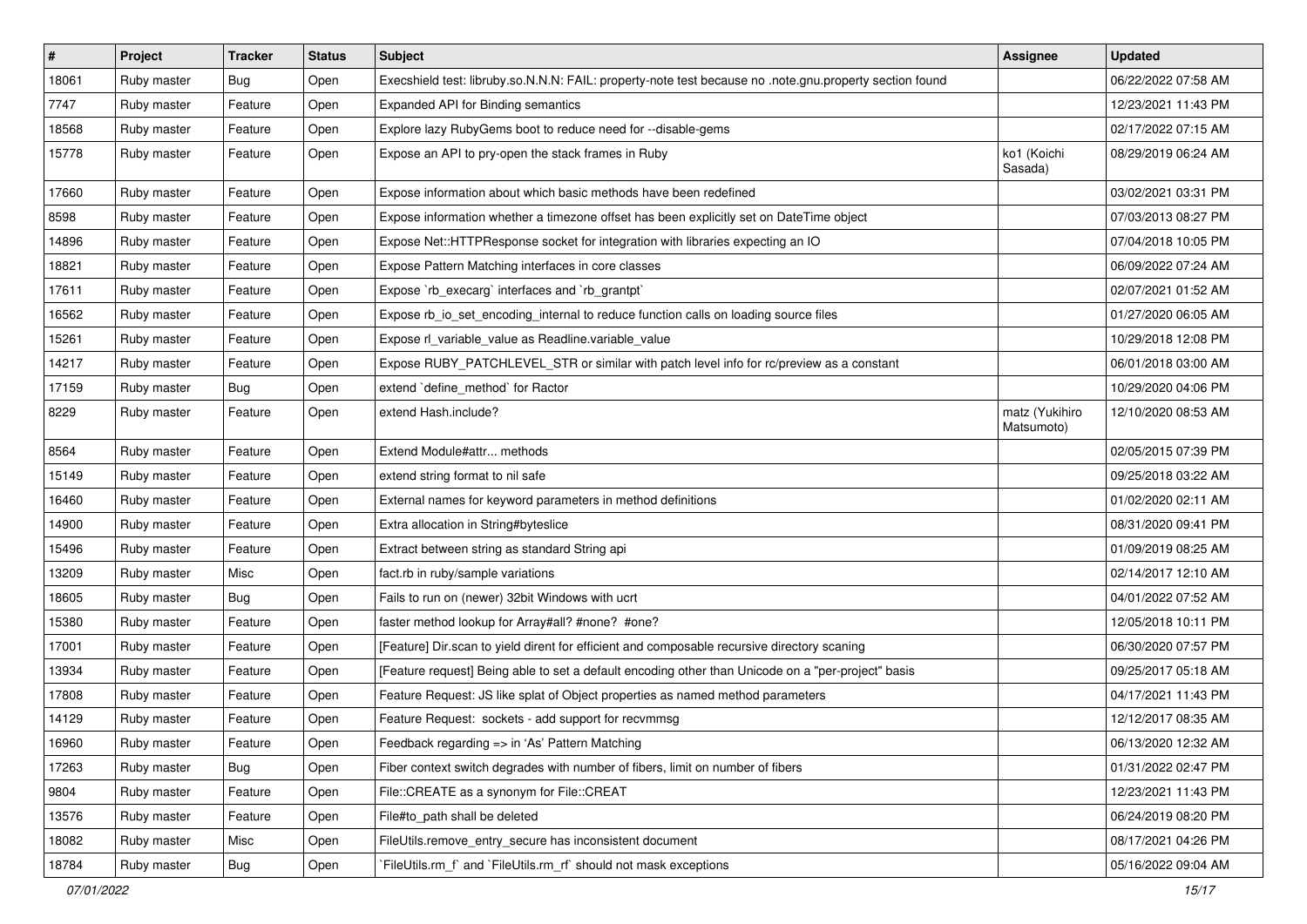| $\pmb{\#}$ | Project     | <b>Tracker</b> | <b>Status</b> | Subject                                                                                                                            | Assignee                     | <b>Updated</b>      |
|------------|-------------|----------------|---------------|------------------------------------------------------------------------------------------------------------------------------------|------------------------------|---------------------|
| 7106       | Ruby master | Feature        | Open          | FileUtils.touch should allow touching the symlink itself rather than the file the link points to                                   |                              | 12/25/2017 06:15 PM |
| 13151      | Ruby master | Bug            | Open          | File.writable? doesn't report correctly if a directory is writable on Windows.                                                     |                              | 01/23/2017 05:46 PM |
| 13869      | Ruby master | Feature        | Open          | Filter non directories from Dir.glob                                                                                               |                              | 10/20/2017 01:58 AM |
| 12021      | Ruby master | Feature        | Open          | Final instance variables                                                                                                           |                              | 12/23/2021 11:43 PM |
| 12334      | Ruby master | Feature        | Open          | Final/Readonly Support for Fields / Instance Variables                                                                             |                              | 07/20/2016 01:49 AM |
| 6946       | Ruby master | Feature        | Open          | FIPS support?                                                                                                                      |                              | 11/07/2018 04:00 PM |
| 10683      | Ruby master | Feature        | Open          | fix inconsistent behavior of Kernel. Hash()                                                                                        |                              | 01/02/2015 06:00 AM |
| 12116      | Ruby master | Feature        | Open          | Fixnum#divmod`, `Bignum#divmod` with multiple arguments                                                                            |                              | 03/21/2016 02:00 PM |
| 13374      | Ruby master | Feature        | Open          | Fix one of performance regressions in method calling                                                                               |                              | 06/24/2019 08:32 PM |
| 18152      | Ruby master | Bug            | Open          | Fix theoretical bug with signals + qsort                                                                                           |                              | 09/08/2021 03:38 PM |
| 17849      | Ruby master | Feature        | Open          | Fix Timeout timeout so that it can be used in threaded Web servers                                                                 | matz (Yukihiro<br>Matsumoto) | 04/10/2022 06:26 AM |
| 15136      | Ruby master | Misc           | Open          | Fix - Wparentheses warnings                                                                                                        |                              | 09/20/2018 09:41 AM |
| 15435      | Ruby master | Feature        | Open          | Float D Infinity 000000000000                                                                                                      |                              | 12/20/2018 02:27 PM |
| 9522       | Ruby master | Feature        | Open          | Float("NaN"), Float("Infinity")                                                                                                    |                              | 02/16/2014 05:36 AM |
| 18477      | Ruby master | Feature        | Open          | Float#sqrt and Integer#sqrt                                                                                                        |                              | 01/11/2022 07:34 PM |
| 7611       | Ruby master | Feature        | Open          | Focal method for all loads/requires                                                                                                | matz (Yukihiro<br>Matsumoto) | 12/25/2017 06:15 PM |
| 16478      | Ruby master | Feature        | Open          | Fold symbol tables for tracking basic operation method redefinition changes into a single ID table                                 |                              | 01/04/2020 01:42 AM |
| 16276      | Ruby master | Feature        | Open          | For consideration: "private doend" / "protected doend"                                                                             |                              | 11/19/2019 04:27 AM |
| 15423      | Ruby master | Bug            | Open          | fork leapfrog leaks memory on FreeBSD 11.2                                                                                         |                              | 12/16/2018 02:28 PM |
| 10000      | Ruby master | Feature        | Open          | format width and precision with symbol hash                                                                                        |                              | 07/01/2014 01:25 AM |
| 17353      | Ruby master | Feature        | Open          | Functional chaining operator                                                                                                       |                              | 11/30/2020 03:29 AM |
| 14844      | Ruby master | Feature        | Open          | Future of RubyVM::AST?                                                                                                             | yui-knk (Kaneko<br>Yuichiro) | 08/31/2020 08:22 AM |
| 18796      | Ruby master | Bug            | Open          | GC compaction gets stuck on Mac OS when a debugger is attached                                                                     |                              | 06/08/2022 08:25 AM |
| 14275      | Ruby master | Feature        | Open          | GC not aggressive enough                                                                                                           |                              | 06/17/2021 06:54 PM |
| 15097      | Ruby master | Bug            | Open          | Gem install fails on Ruby 2.5.1 with Cygwin (get_dns_server_list undefined)                                                        | cruby-cygwin                 | 05/19/2022 08:20 AM |
| 16897      | Ruby master | Feature        | Open          | General purpose memoizer in Ruby 3 with Ruby 2 performance                                                                         |                              | 06/26/2020 03:51 PM |
| 8862       | Ruby master | Feature        | Open          | getoptlong to accept user-provided commandline                                                                                     |                              | 09/04/2013 09:53 PM |
| 10312      | Ruby master | Misc           | Open          | Give people more control over how the ruby parser sees code and lexical code elements (valid/invalid - toggle<br>options) + macros |                              | 01/20/2016 05:14 PM |
| 12113      | Ruby master | Feature        | Open          | Global method inside Delegator causes NameError                                                                                    |                              | 03/01/2016 01:58 AM |
| 16615      | Ruby master | Feature        | Open          | Group style access scope for macros                                                                                                |                              | 03/09/2020 02:39 PM |